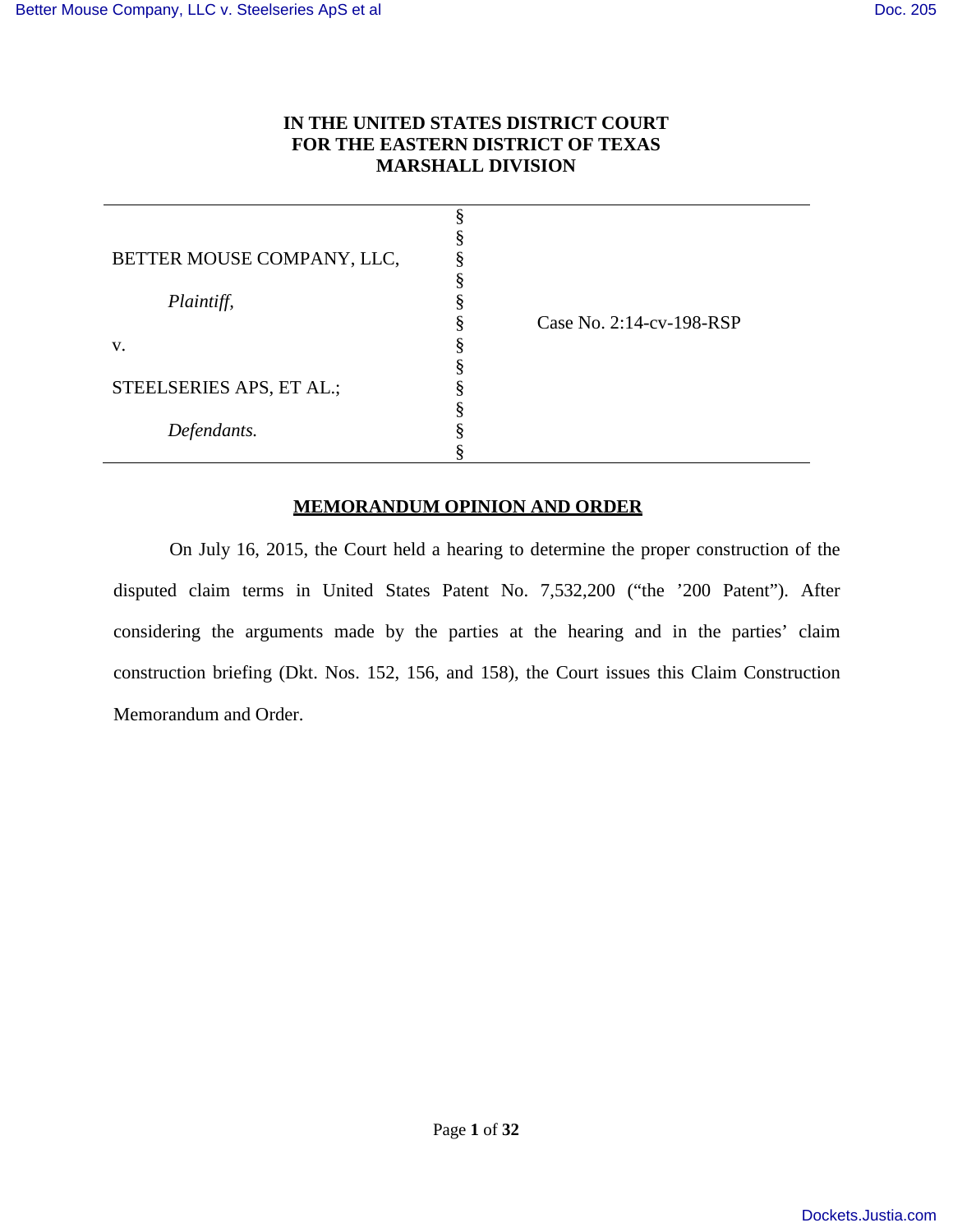# TABLE OF CONTENTS

| $\mathbf{I}$ . |                                                                                                                                                                     |
|----------------|---------------------------------------------------------------------------------------------------------------------------------------------------------------------|
| II.            |                                                                                                                                                                     |
| III.           |                                                                                                                                                                     |
| IV.            |                                                                                                                                                                     |
|                | 1. "each resolution setting pin having a state determined by the switch coupled                                                                                     |
|                |                                                                                                                                                                     |
|                | 3. "determining the resolution value based on the states of the resolution setting<br>pins" / "determining the resolution value based on the state of the connected |
| $V_{\cdot}$    |                                                                                                                                                                     |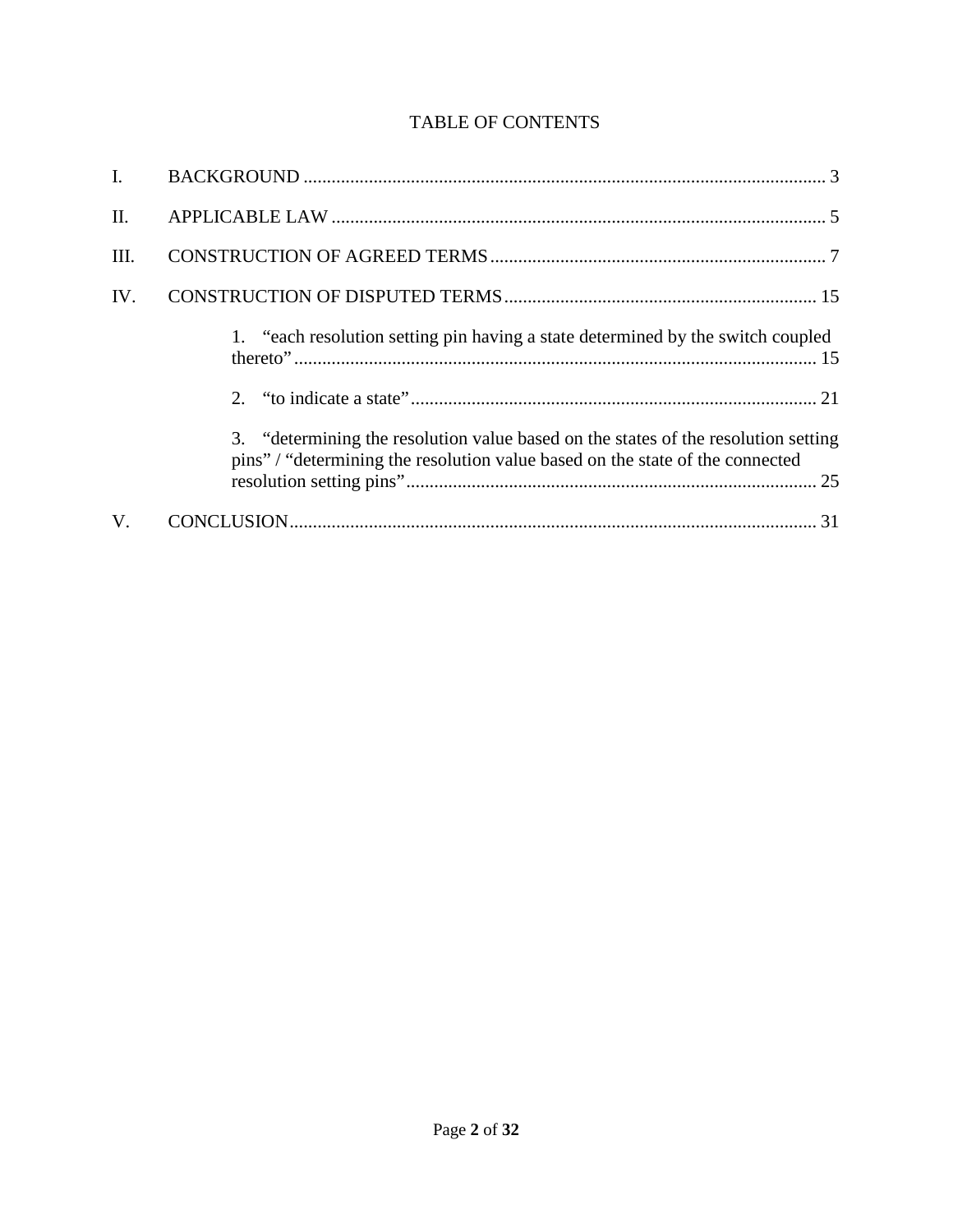# **I. BACKGROUND**

<span id="page-2-0"></span>The '200 Patent is titled "Apparatus for Setting Multi-stage Displacement Resolution of a Mouse." It was filed on January 18, 2005, and issued on May 12, 2009. The '200 Patent generally relates to "an apparatus for setting multi-stage displacement resolution of a mouse so as to adjust the mouse resolution without using software driver or tool." '200 Patent at [1](#page-2-1):42–45.<sup>1</sup>

The specification states that prior art systems require a "software driver or tool provided by the manufacturer for operating the mouse setting the operating mode and resolution of the mouse." *Id.* at 1:17–19. The specification adds that the prior art systems require the user to "execute the software driver/tool and find[] out the item to adjust the mouse resolution, so as to click or key in a new resolution for completing resolution adjustment." *Id.* at 1:20–23. The specification further states that adjusting mouse resolution via software on a connected computer posed problems such as users "not understand[ing] the software," "not [being] aware of how to find the item which can adjust the mouse resolution," and "los[ing] the floppy/CD-R that has the software driver/tool." *Id.* at 1:25–32. According to the specification, "a need exists for providing an apparatus for setting multi-stage displacement resolution of a mouse." *Id.* at 1:32–34.

The specification states that the preferred embodiments include an apparatus that "set the mouse resolution directly through a switch of the mouse." *Id.* at 1:38–45. Figure 3 illustrates one  $\overline{a}$ 

<span id="page-2-1"></span><sup>&</sup>lt;sup>1</sup> The Abstract of the '200 Patent follows:

An apparatus for setting multi-stage displacement resolution of a mouse is disclosed, which has a X-Y axis plane displacement detector, a switching circuit and a mouse micro controller. The X-Y axis plane displacement detector senses a distance and a moving direction generated by the mouse. The switching circuit has at least one switch. The mouse micro controller is coupled to the X-Y axis plane displacement detector and the switching circuit. The mouse micro controller sets the mouse resolution based on each switch, and responds to the distance and moving direction sensed by the X-Y axis plane displacement detector to provide a control signal to a computer connected to the mouse, thereby moving the mouse cursor on the screen of the computer, wherein the mouse cursor is moved based on the mouse resolution.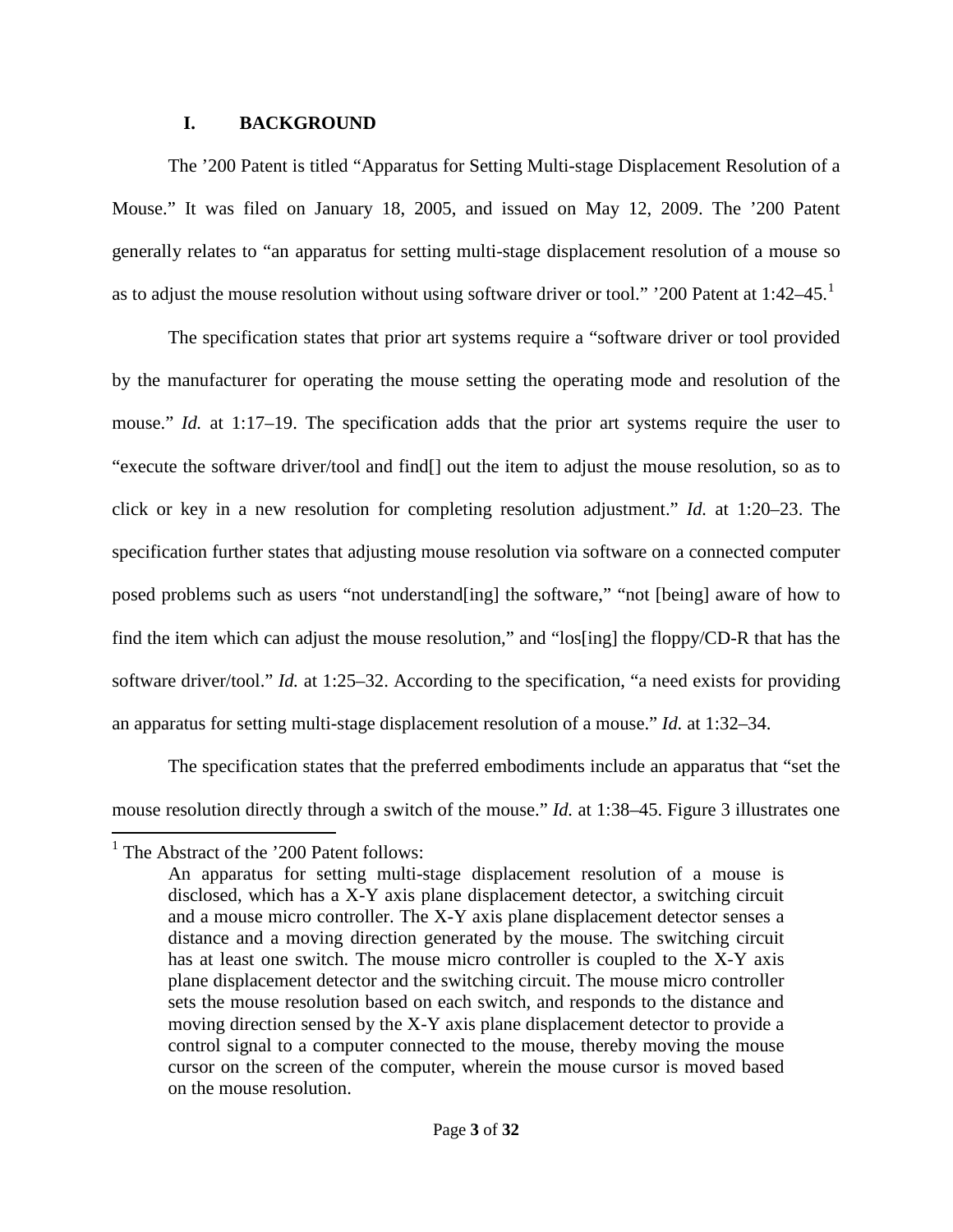embodiment.



*Id.* at Figure 3.

The specification further describes that the illustrated embodiment may include "a button set 1, a scrolling wheel 5, an X-Y axis plane displacement detector 2, a switching circuit 3 and a mouse micro controller 4." *Id.* at 2:36–37. The specification states that switching circuit 3 includes a plurality of switches 20, and that "[t]he switching circuit 3 is coupled to the mouse micro controller 4 to set the resolution value." *Id.* at 2:56–59. The specification further states that "[t]he mouse micro controller 4 sets a resolution value so that the mouse cursor movement is performed based on the resolution value, wherein the resolution value is preferably stored in a register 41 inside the mouse micro controller 4." *Id.* at 2:51–55. The specification adds that "when the state of the switching circuit 3 is changed, the mouse micro controller 4 reads the stat of the switching circuit 3 again to determine the new resolution value and subsequently the mouse is operating based on the new resolution value." *Id.* at 3:40–44.

Plaintiff brings suit alleging infringement of claims 1 and 6 of the '200 Patent. Claim 1 of the '200 Patent is representative of the asserted claims and recites the following elements (disputed terms in italics):

# 1. An apparatus for setting multi-stage displacement resolution of a mouse, comprising: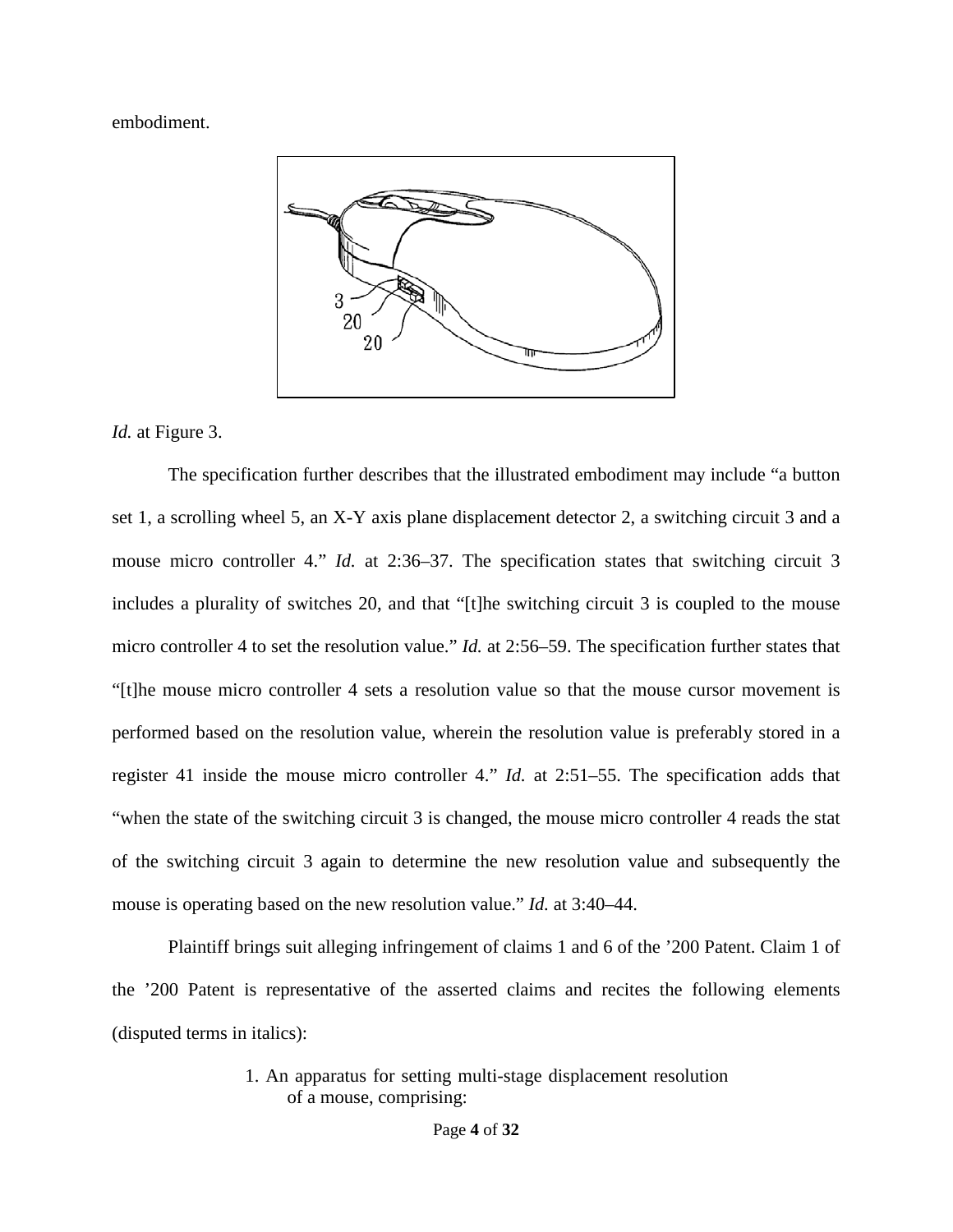- a X-Y axis plane displacement detector, for sensing a distance and a moving direction generated by the mouse in a twodimensional space;
- a switching circuit for setting a resolution value, the switching circuit having multiple switches for being manually adjusted to generate the resolution value directly, each switch being coupled to a resolution setting pin, each resolution setting pin having a state determined by the switch coupled thereto; and
- a mouse micro controller with a register, coupled to the X-Y axis plane displacement detector and the switching circuit, the mouse micro controller *determining the resolution value based on the states of the resolution setting pins*, setting a mouse resolution based on the resolution value and storing the resolution value in the register, the mouse micro controller responding to the distance and moving direction sensed by the X-Y axis plane displacement detector to provide a control signal to a computer connected to the mouse, thereby moving the mouse cursor on a screen of the computer, the mouse cursor being moved directly based on the resolution value stored in the register.

#### <span id="page-4-0"></span>**II. APPLICABLE LAW**

#### *A. Claim Construction*

"It is a 'bedrock principle' of patent law that 'the claims of a patent define the invention to which the patentee is entitled the right to exclude.'" *Phillips v. AWH Corp.*, 415 F.3d 1303, 1312 (Fed. Cir. 2005) (en banc) (quoting *Innova/Pure Water Inc. v. Safari Water Filtration Sys., Inc.*, 381 F.3d 1111, 1115 (Fed. Cir. 2004)). To determine the meaning of the claims, courts start by considering the intrinsic evidence. *See id.* at 1313. *C.R. Bard, Inc. v. U.S. Surgical Corp.*, 388 F.3d 858, 861 (Fed. Cir. 2004); *Bell Atl. Network Servs., Inc. v. Covad Commc'ns Group, Inc.*, 262 F.3d 1258, 1267 (Fed. Cir. 2001). The intrinsic evidence includes the claims themselves, the specification, and the prosecution history. *See Phillips*, 415 F.3d at 1314; *C.R. Bard, Inc.*, 388 F.3d at 861. Courts give claim terms their ordinary and accustomed meaning as understood by one of ordinary skill in the art at the time of the invention in the context of the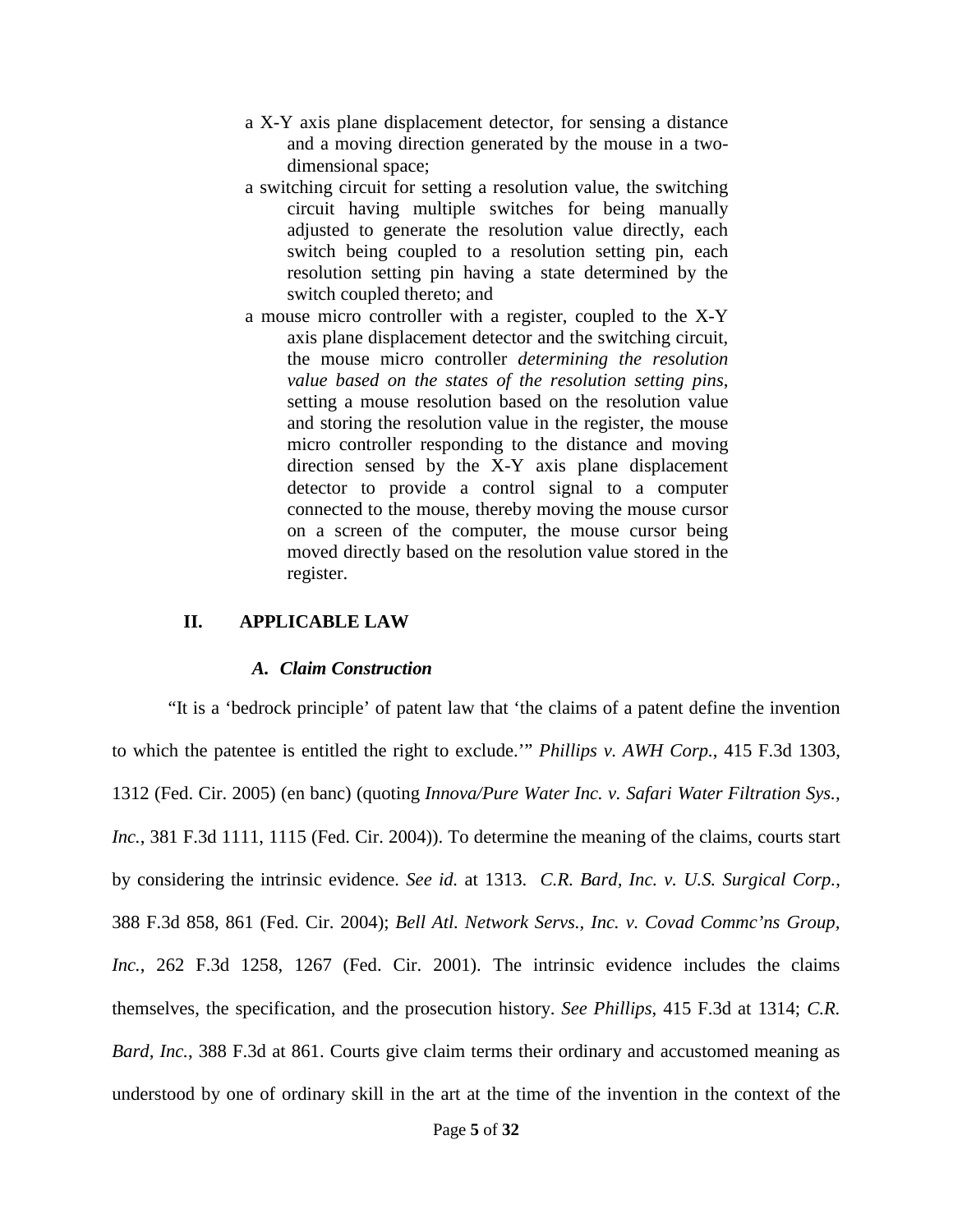entire patent. *Phillips*, 415 F.3d at 1312–13; *Alloc, Inc. v. Int'l Trade Comm'n*, 342 F.3d 1361, 1368 (Fed. Cir. 2003).

The claims themselves provide substantial guidance in determining the meaning of particular claim terms. *Phillips*, 415 F.3d at 1314. First, a term's context in the asserted claim can be very instructive. *Id*. Other asserted or unasserted claims can also aid in determining the claim's meaning because claim terms are typically used consistently throughout the patent. *Id*. Differences among the claim terms can also assist in understanding a term's meaning. *Id*. For example, when a dependent claim adds a limitation to an independent claim, it is presumed that the independent claim does not include the limitation. *Id*. at 1314–15.

"[C]laims 'must be read in view of the specification, of which they are a part.'" *Id*. (quoting *Markman v. Westview Instruments, Inc.*, 52 F.3d 967, 979 (Fed. Cir. 1995) (en banc)). "[T]he specification 'is always highly relevant to the claim construction analysis. Usually, it is dispositive; it is the single best guide to the meaning of a disputed term.'" *Id*. (quoting *Vitronics Corp. v. Conceptronic, Inc.*, 90 F.3d 1576, 1582 (Fed. Cir. 1996)); *Teleflex, Inc. v. Ficosa N. Am. Corp.*, 299 F.3d 1313, 1325 (Fed. Cir. 2002). This is true because a patentee may define his own terms, give a claim term a different meaning than the term would otherwise possess, or disclaim or disavow the claim scope. *Phillips*, 415 F.3d at 1316. In these situations, the inventor's lexicography governs. *Id*. The specification may also resolve ambiguous claim terms "where the ordinary and accustomed meaning of the words used in the claims lack sufficient clarity to permit the scope of the claim to be ascertained from the words alone." *Teleflex, Inc.*, 299 F.3d at 1325. But, "'[a]lthough the specification may aid the court in interpreting the meaning of disputed claim language, particular embodiments and examples appearing in the specification will not generally be read into the claims.'" *Comark Commc'ns, Inc. v. Harris Corp.*, 156 F.3d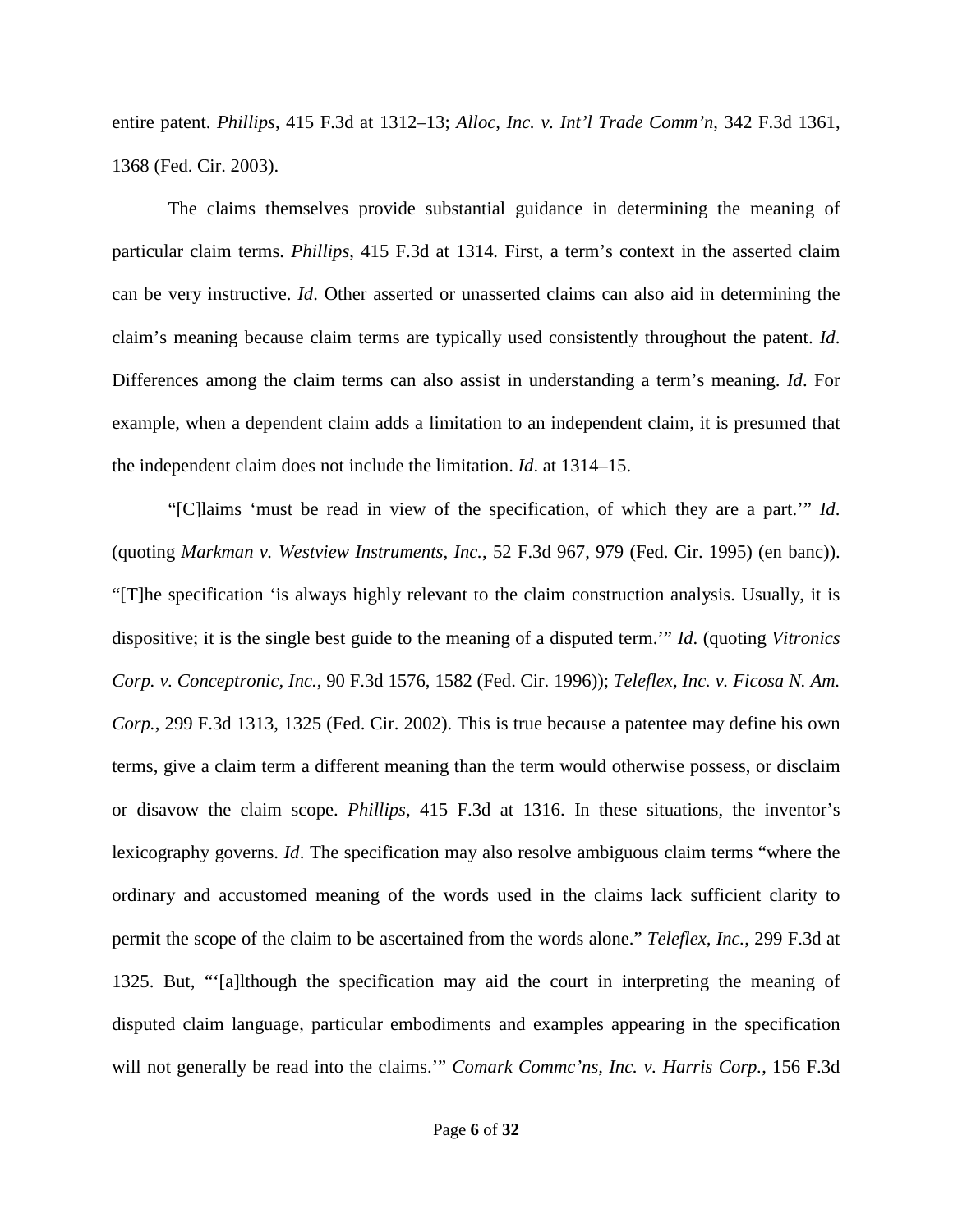1182, 1187 (Fed. Cir. 1998) (quoting *Constant v. Advanced Micro-Devices, Inc.*, 848 F.2d 1560, 1571 (Fed. Cir. 1988)); *see also Phillips*, 415 F.3d at 1323. The prosecution history is another tool to supply the proper context for claim construction because a patent applicant may also define a term in prosecuting the patent. *Home Diagnostics, Inc., v. Lifescan, Inc.*, 381 F.3d 1352, 1356 (Fed. Cir. 2004) ("As in the case of the specification, a patent applicant may define a term in prosecuting a patent.").

Although extrinsic evidence can be useful, it is "'less significant than the intrinsic record in determining the legally operative meaning of claim language.'" *Phillips*, 415 F.3d at 1317 (quoting *C.R. Bard, Inc.*, 388 F.3d at 862). Technical dictionaries and treatises may help a court understand the underlying technology and the manner in which one skilled in the art might use claim terms, but technical dictionaries and treatises may provide definitions that are too broad or may not be indicative of how the term is used in the patent. *Id*. at 1318. Similarly, expert testimony may aid a court in understanding the underlying technology and determining the particular meaning of a term in the pertinent field, but an expert's conclusory, unsupported assertions as to a term's definition are entirely unhelpful to a court. *Id*. Generally, extrinsic evidence is "less reliable than the patent and its prosecution history in determining how to read claim terms." *Id*.

# <span id="page-6-0"></span>**III. CONSTRUCTION OF AGREED TERMS**

| <b>Claim Term/Phrase</b>                                                                                                                           | <b>Agreed Construction</b>                                                                                                                             |
|----------------------------------------------------------------------------------------------------------------------------------------------------|--------------------------------------------------------------------------------------------------------------------------------------------------------|
| "multi-stage displacement resolution"                                                                                                              | Needs no construction; part of non-limiting<br>preamble                                                                                                |
| "a X-Y axis plane displacement<br>detector, for sensing a distance and a<br>moving direction generated by the<br>mouse in a two-dimensional space" | "a detector for sensing a distance and a moving<br>direction generated by the mouse when moving<br>horizontally and/or vertically over a flat surface" |

The parties agreed to the construction of the following term: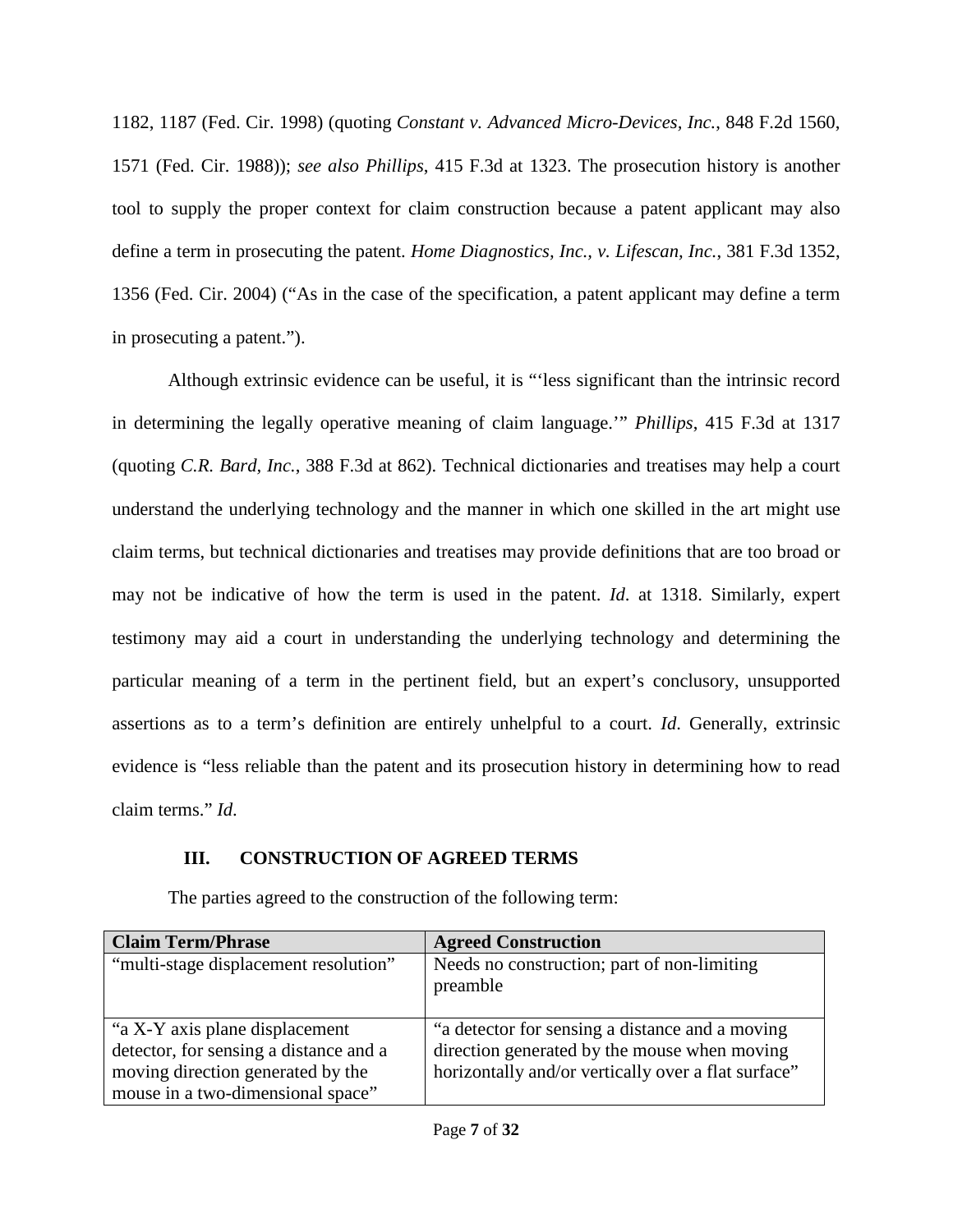| "N-stage switch"                        | In the claim terms using $N$ , $N$ is a whole number |
|-----------------------------------------|------------------------------------------------------|
| "N-stage switch circuit"                | greater than one.                                    |
| "Positions 1 to N"                      |                                                      |
| "N is a positive integer"               |                                                      |
| "switching button capable of being"     | "button or switch that can be switched by hand to    |
| manually switched to one of positions 1 | two or more positions"                               |
| to N"                                   |                                                      |
|                                         |                                                      |
| "resolution value"                      | "number of dots or counts per unit of distance"      |
| "resolution setting pin"                | "a conductive connection between the mouse           |
|                                         | micro controller and the switching circuit, used by  |
|                                         | the microcontroller in determining resolution        |
|                                         | value"                                               |
|                                         |                                                      |
| "register"                              | "a storage device or storage location having a       |
|                                         | specified storage capacity"                          |
| "mouse resolution"                      |                                                      |
|                                         | "the number of dots that the mouse cursor moves      |
|                                         | for every inch that the mouse moves"                 |
| "control signal"                        | "an electronic signal sent to a computer to direct   |
|                                         | its behavior"                                        |
|                                         |                                                      |

Dkt. No. 165-1 at 5-9 (Joint Claim Construction and Prehearing Statement). In view of the parties' agreement on the proper construction of the identified term, the Court hereby adopts the parties' agreed construction.

During the claim construction hearing, the Court provided the parties with preliminary constructions for the disputed terms/phrases. The parties agreed to the Court's preliminary construction for the following terms:

| <b>Claim Term/Phrase</b>                                                           | <b>Agreed Construction</b>                                                                                                     |
|------------------------------------------------------------------------------------|--------------------------------------------------------------------------------------------------------------------------------|
| "manually adjusted to generate the<br>resolution value directly"                   | "adjusted by hand to generate a resolution value"<br>without using a software driver or tool that is<br>external to the mouse" |
| "the mouse cursor being moved directly"<br>based on the resolution value stored in | "the mouse cursor being moved based on the<br>resolution value stored in the register, and without                             |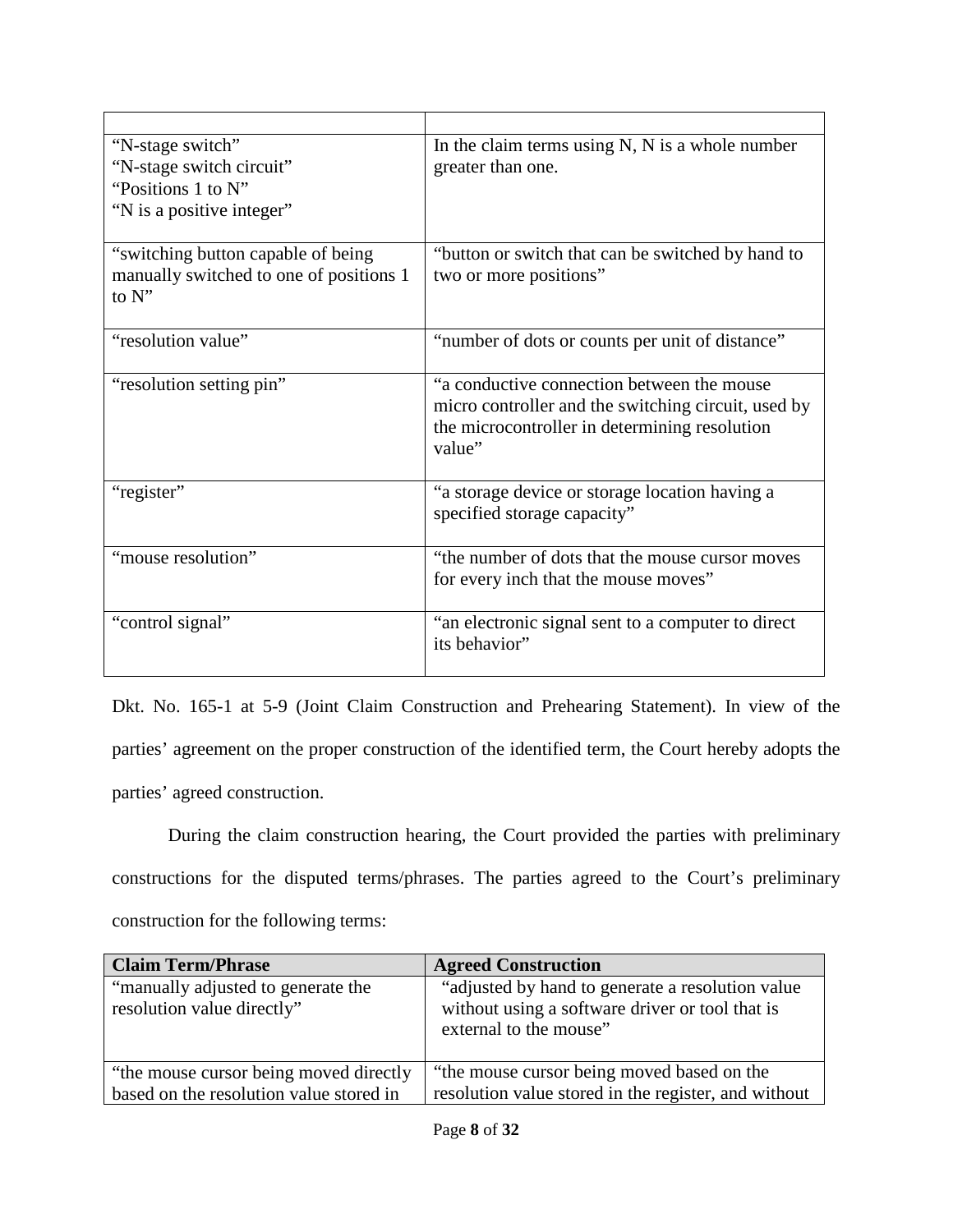| the register"                          | using a software driver or tool that is external to<br>the mouse to adjust the resolution value" |
|----------------------------------------|--------------------------------------------------------------------------------------------------|
| "switching circuit" / "switch circuit" | Plain and ordinary meaning                                                                       |

The phrase "manually adjusted to generate the resolution value directly" appears in claim 1 of the '200 Patent. The Court's construction focuses on two terms within the phrase: "**manually adjusted**" and "**directly**."

As an initial matter, the Court finds that the term "**manually adjusted**" means "**adjusted by hand**." The specification makes clear that the recited "switches" are adjusted by hand. For example, the specification states that "FIG. 3 shows that the switching circuit 3 is configured on an edge of the mouse cover, wherein the switch 20 is a DIP (Dual In-line Package) switch so that the user can set the switch 20 to tum on or tum off conveniently." '200 Patent at 3:18–21. Likewise, the specification states that "FIG. 5 shows that the N-stage switch is configured on an edge on the mouse cover so that the user can set the resolution as required conveniently." *Id.* at 3:31–34. Plaintiff does not oppose construing "manually adjusted" to involve adjustment by hand. (Dkt. No. 158 at 6 n.3.) Furthermore, the parties agreed to the Court's construction for "manually adjusted" during the claim construction hearing.

Regarding the term "**directly**," the Court finds that the intrinsic and extrinsic evidence indicates that it should be construed as "**without using a software driver or tool that is external to the mouse.**" The preamble of claim 1 recites "an apparatus for setting multi-stage displacement resolution of a mouse." It is not disputed that the claims are directed to components contained within the mouse. For example, the recited "X-Y axis plane displacement detector," "switching circuit," "switches," "micro controller," and "register" are all components contained within the claimed mouse.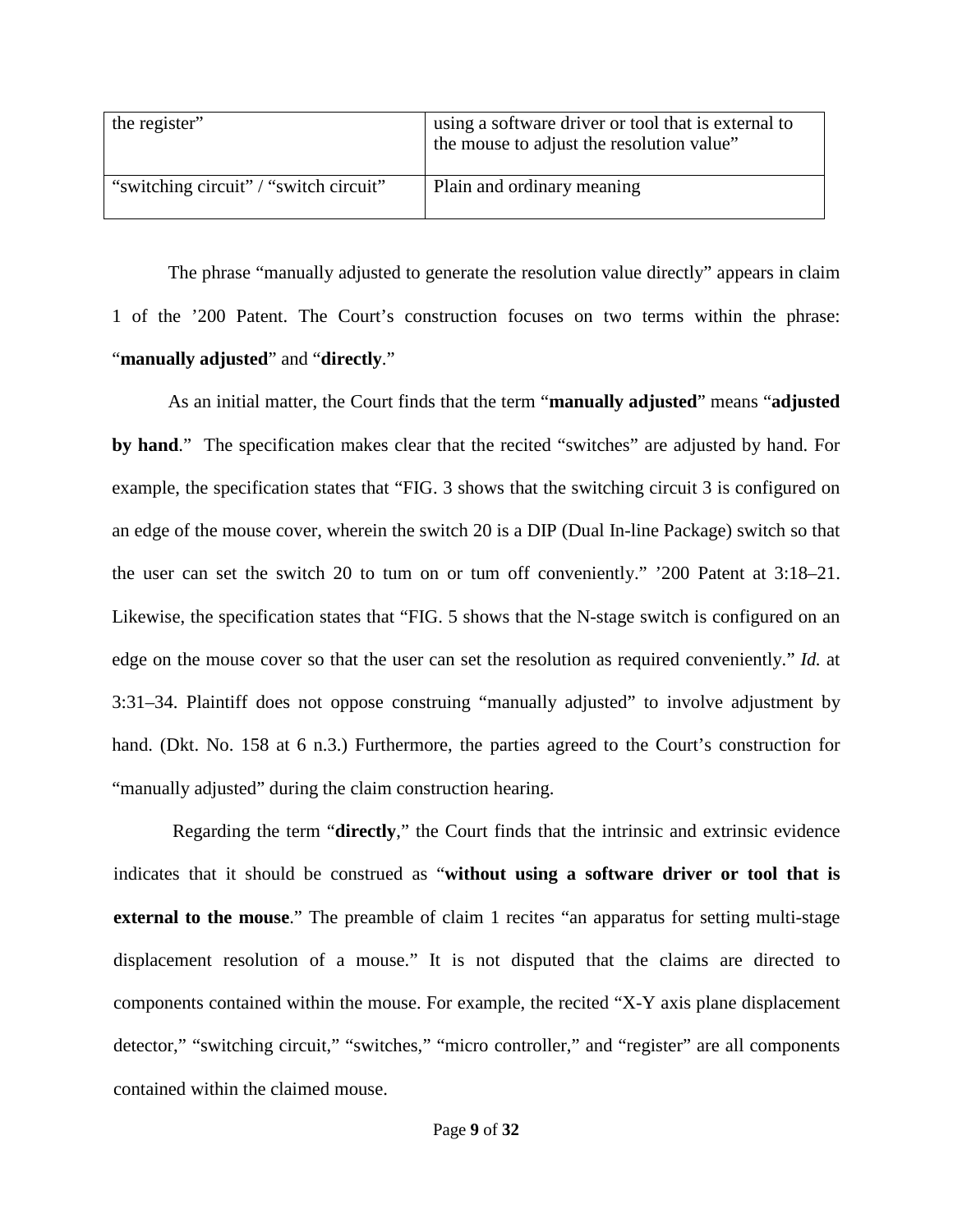The specification describes the claimed mouse as addressing a problem in the prior art as being related to software driver or tools that are external to the mouse. For example, the specification states that the prior art required a user to "install a software driver or tool provided by the manufacturer for operating the mouse or setting the operating mode and resolution of the mouse." '200 Patent at 1:16–19. The specification further states that "[e]ven [if] the user may install the driver/tool successfully," the user may not understand "how to find out the item which can adjust the mouse resolution to complete the resolution adjustment." *Id.* at 1:27–30. Finally, the specification discusses the problem of "loss [of] the floppy/CD-R that has the software driver/tool." *Id.* at 1:30–31. A person of ordinary skill in the art would understand that the stated problems with the prior art were related to the software driver or tools that were external to the mouse.

The specification claims that the invention addresses this problem. It states that the claimed mouse permits the user to "directly" adjust the resolution of the mouse by, for example, adjusting the resolution of the mouse without first finding, on the computer, the "item which can adjust the mouse resolution." *Id.* at 1:27–30. Indeed, the specification states that "[a]n object of the present invention is to provide an apparatus for setting multi-stage displacement resolution of a mouse so as to set the mouse resolution *directly* through a switch of the mouse." *Id.* at 1:38–41 (emphasis added). The specification further states that "[a]nother object of the present invention is to provide an apparatus for setting multi-stage displacement resolution of a mouse so as to adjust the mouse resolution without using software driver or tool." *Id.* at 1:42–45. Similarly, the specification states that "it is known that the present invention utilizes the switching circuit to set the resolution value of the mouse micro controller so that the user can *directly* set the resolution value via the switching circuit without using software driver or tool." *Id.* at 3:45–49 (emphasis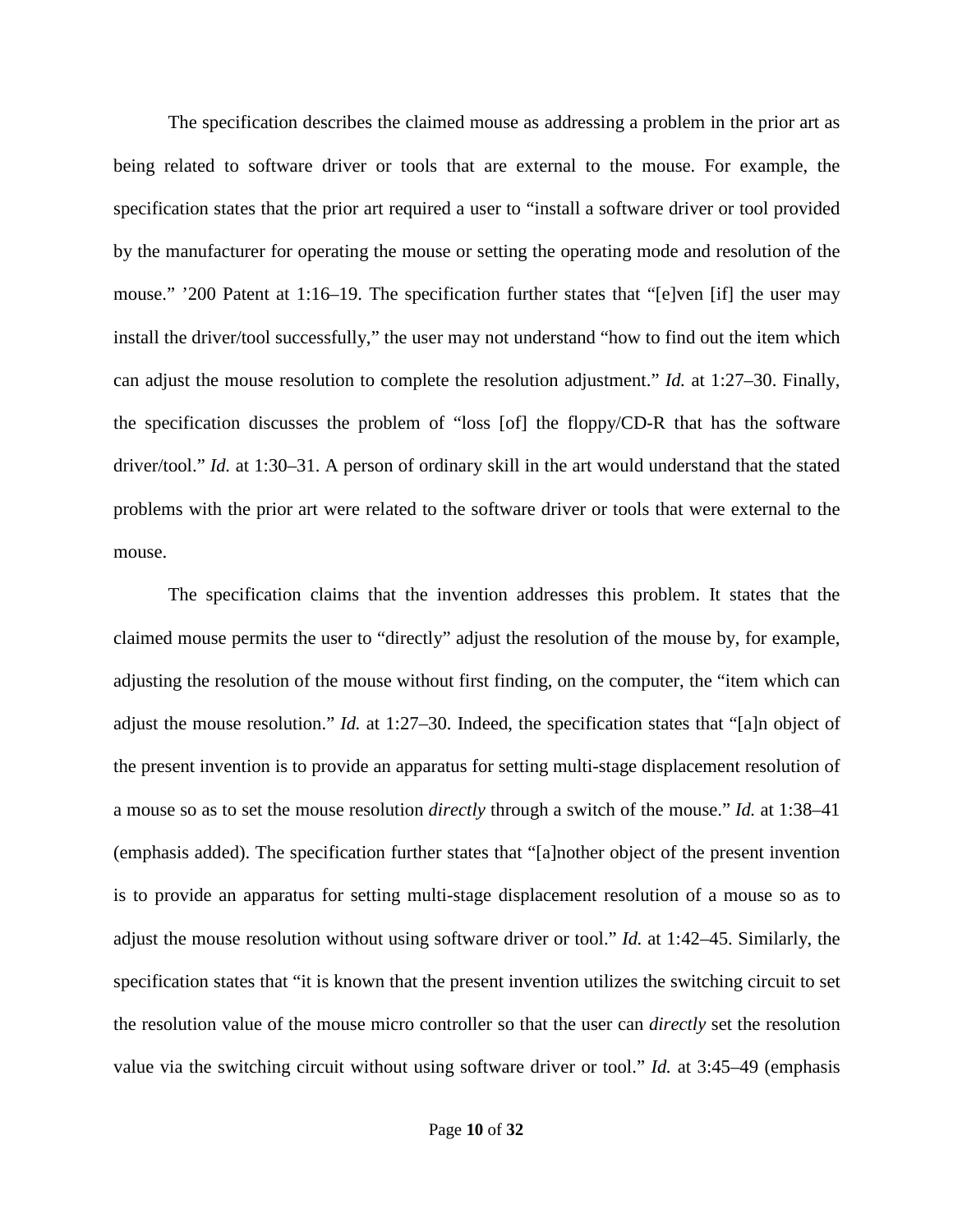added). In light of the intrinsic evidence above, the Court finds that a person of ordinary skill in the art would understand that "**directly**" means "**without using a software driver or tool that is external to the mouse**."

Turning to the constructions proposed by the parties, Defendants agued in their brief for that "directly" should be construed to mean "without any software driver or tool adjusting the resolution value" for three reasons. First, Defendants asserted that the invention is "a hardware implementation that eschews software of all kinds, and makes no reference to the device executing the software." (Dkt. No. 156 at 14.) Second, Defendants asserted that if the "micro controller" had software it would change "a hardware patent into a software patent." (Dkt. No. 156 at 17.) Third, Defendants asserted that if the "micro controller" had software it would render claim 1 meaningless.

The Court disagrees that the invention "eschews software of all kinds" and that if the "micro controller" had software it would change "a hardware patent into a software patent." The undisputed extrinsic evidence states that "[a] microcontroller is nothing without software," and that "[o]ne of the most powerful functions of the microcontroller is its ability to replace hardware with software functions." (Dkt. No. 158-3 at 4) (Programming PIC Microcontroller with Pic Basic (2003)); (Dkt. No. 158-4 at 10) (Practical Embedded Controllers (2003)).

Defendants do not address this extrinsic evidence, and instead, argue that if the "micro controller" of the claims included software, it would change "a hardware patent into a software patent." (Dkt. No. 156 at 17.) The Court disagrees with Defendants characterization of the patent because a person of ordinary skill in the art would not understand the "micro controller" of the claims to be a special "micro controller" that excluded all software but an ordinary "micro controller" that could include software.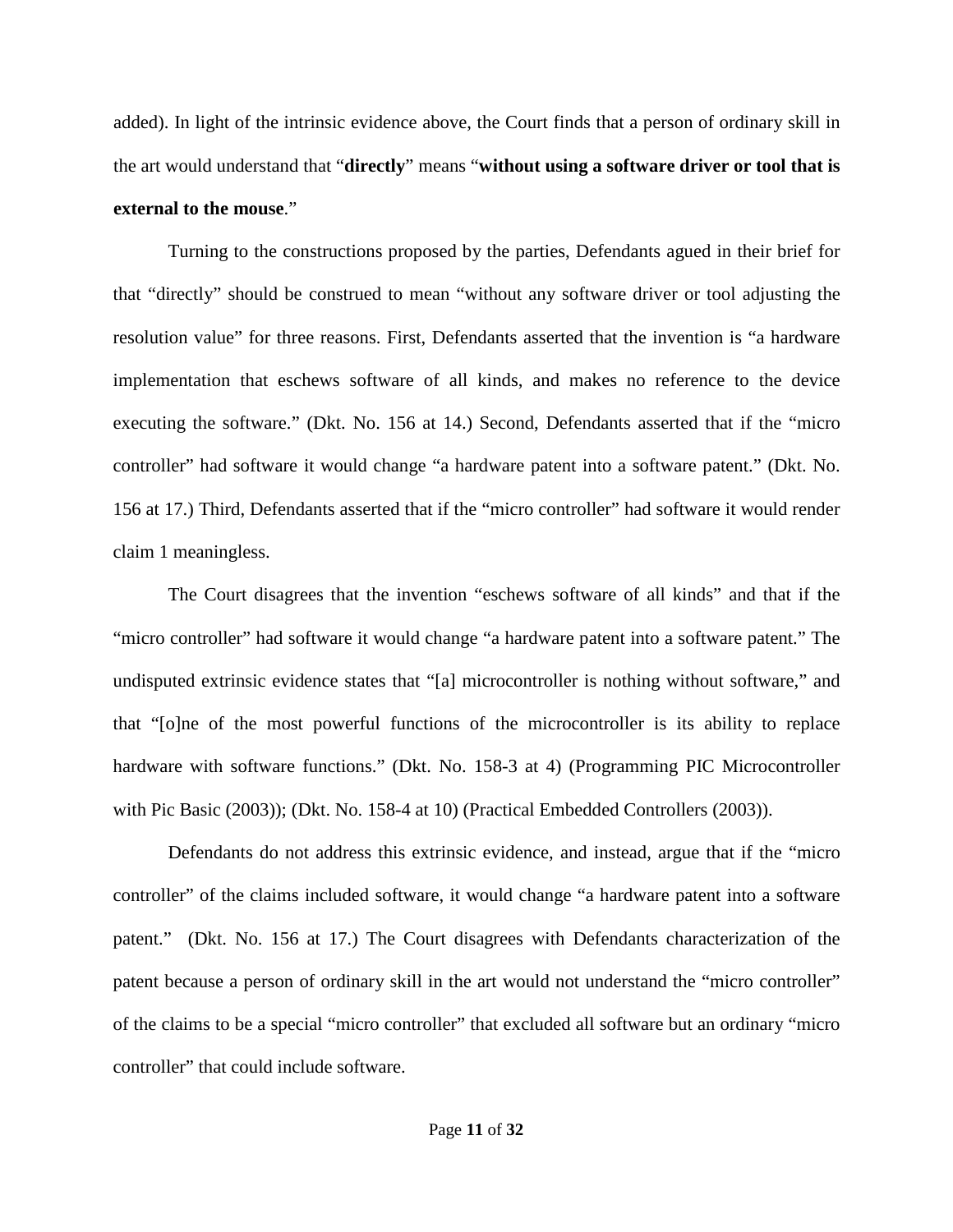Indeed, Defendants' construction of "without any software driver or tool" does not account for the claim language. A number of claim limitations suggest that the "micro controller" includes software. For example, the mouse "micro controller" determines "the resolution value based on the states of the resolution setting pins" and provides "a control signal to a computer connected to the mouse."

Consistent with the claims, the specification further indicates that "directly" should not be construed as excluding all software. Specifically, the specification states that "FIG. 3 shows that the switching circuit 3 is configured on an edge of the mouse cover, wherein the switch 20 is a DIP (Dual In-line Package) switch so that the user can set the switch 20 to turn on or turn off conveniently." '200 Patent at 3:18–21. The specification further states that "[t]he switching circuit 3 is coupled to the mouse micro controller 4 to set the resolution value." *Id.* at 2:56–57. The specification adds that the switching circuit "includes a plurality of switches 20" and "[e]ach switch 20 is coupled to a resolution setting pin DPI\_SET [1]-DPI\_SET [N], respectively." *Id.* at 2:58-60. The specification concludes that "the mouse micro controller 4 can determine the resolution value based on the states of the resolution setting pins DPI\_SET [1]-DPI\_SET [N]."  $2:64-67$ .

Finally, the Court disagrees that claim 1 would be meaningless if the "micro controller" included software. Claim 1 recites numerous physical components including a "switching circuit having multiple switches" and an "X-Y axis plane displacement detector." Claim 1 further recites the arrangement and function of those components. It states that the micro controller is "coupled to the X-Y axis plane displacement detector and the switching circuit," and responds "to the distance and moving direction sensed by the X-Y axis plane displacement detector to provide a control signal to a computer connected to the mouse." Thus, claim 1 is not rendered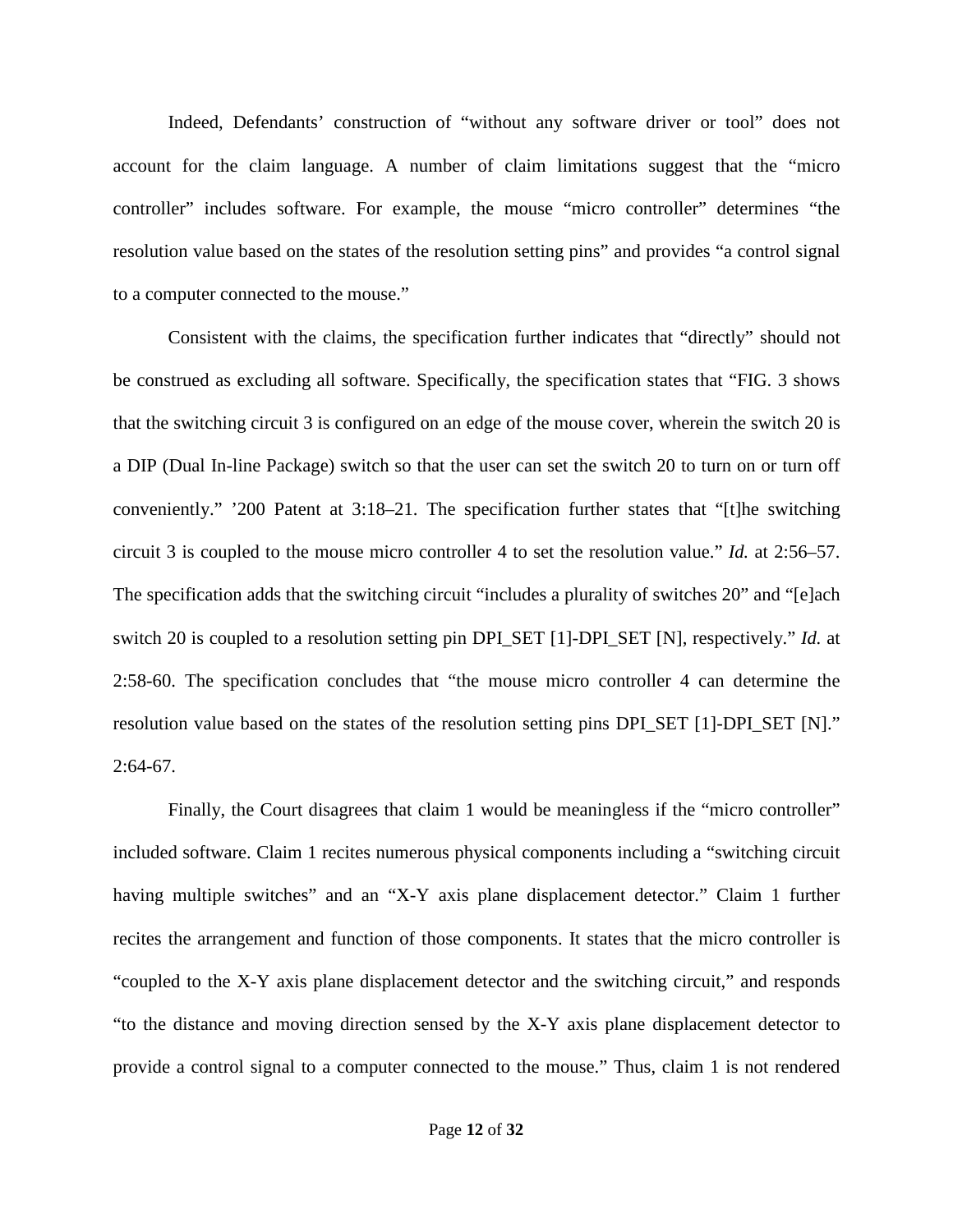meaningless even if "directly" is interpreted as allowing software on the micro controller.

The claims and the specification confirm that "the user can directly set the resolution value via the switching circuit without using software driver or tool" external to the mouse. *Id.* at 3:47–49. Finally, other than the terms "manually adjusted" and "directly," the Court finds that the remaining claim language is unambiguous and easily understandable to a jury. Accordingly, the Court construes the phrase "**manually adjusted to generate the resolution value directly**" to mean "**adjusted by hand to generate a resolution value without using a software driver or tool that is external to the mouse**."

The Court also construes two other phrases. Regarding the phrase "**to provide a control signal to a computer connected to the mouse, . . . the mouse cursor being moved directly based on the resolution value stored in the register**," the Court finds that only the phrase "**the mouse cursor being moved directly based on the resolution value stored in the register**" requires construction. In light of the parties' agreed construction for the term "control signal," the phrase "**to provide a control signal to a computer connected to the mouse**" is unambiguous, is easily understandable by a jury, and requires no construction. Accordingly, the Court finds that this phrase should be given its plain and ordinary meaning.

The Court also construes the phrase "**the mouse cursor being moved directly based on the resolution value stored in the register**" which appears in claims 1 and 6 of the '200 Patent. The Court finds that the phrase is used consistently in the claims and is intended to have the same meaning in each claim. The Court further finds that the parties' dispute regarding the term "directly" is essentially the same as with the term "manually adjusted to generate the resolution value directly." The Court further notes that the parties' proposed constructions place the construction of "directly" at the end of their respective constructions.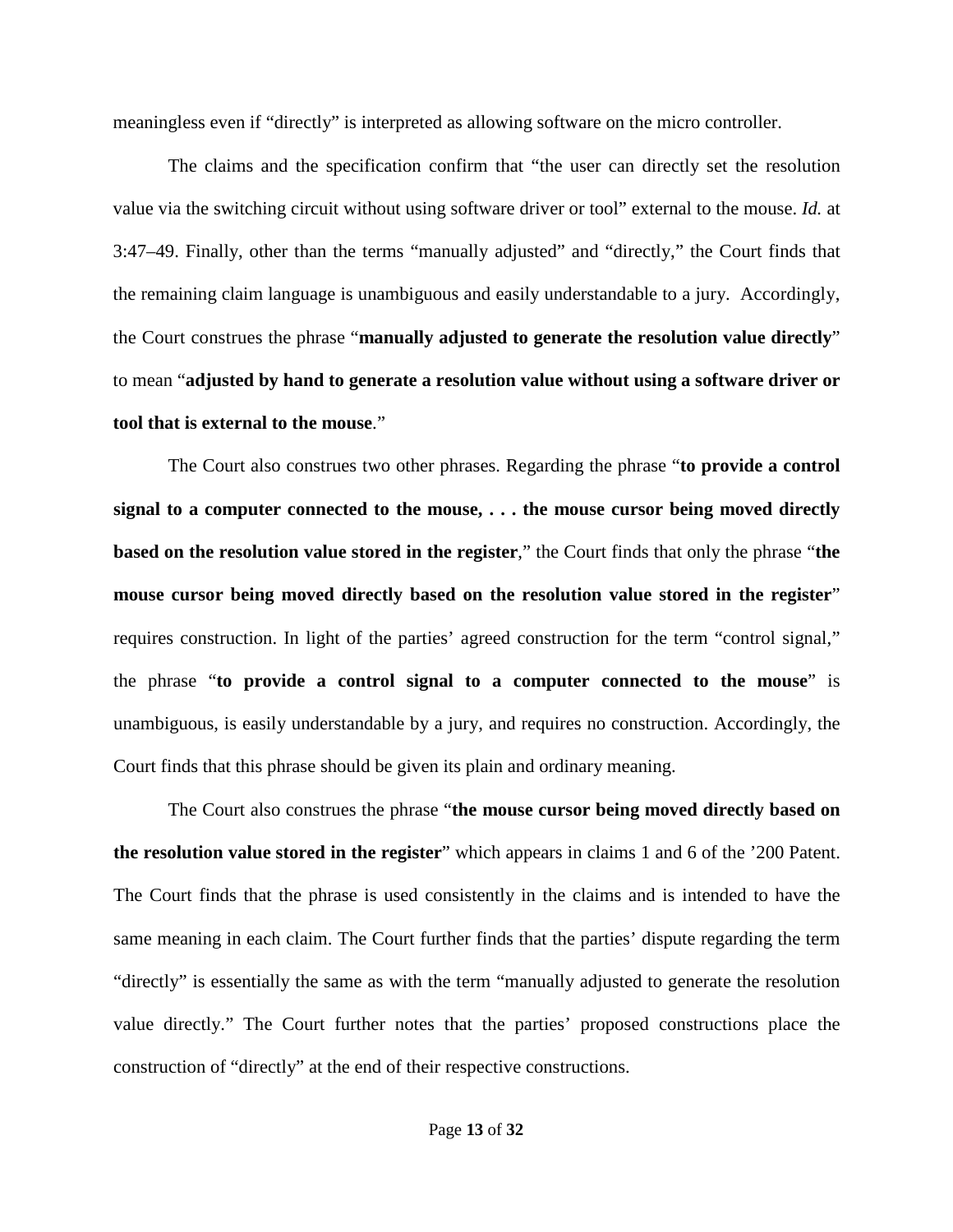As with the previous phrase, the issue is whether "directly" should be construed to mean "without any software driver or tool adjusting the resolution value." For the reasons discussed above, the Court finds that the term "directly" should be construed as "without using a software driver or tool that is external to the mouse." Accordingly, the Court finds that the phrase "**the mouse cursor being moved directly based on the resolution value stored in the register**" should be construed to mean "**the mouse cursor being moved based on the resolution value stored in the register, and without using a software driver or tool that is external to the mouse to adjust the resolution value**."

In addition to Defendants' proposal for the term "directly," Defendants' proposed construction further replaces the recited "stored in the register" with "provided in the hardware register." The parties have agreed that "register" should be construed as "a storage device or storage location having a specified storage capacity." Defendants have not provided any arguments for their proposed language of "provided in the hardware register," or why it should replace the phrase "stored in the register." In light of the parties agreed construction for the term "register," the Court finds that the phrase is unambiguous, is easily understandable by a jury, and should not to be replaced with "provided in the hardware register," as Defendants propose.

Regarding the term "**switching circuit**," the Court finds that the term appears in claims 1, 4, 5, and 6 of the '200 Patent. The Court further finds that the term is used consistently in the claims and is intended to have the same meaning in each claim. The term "**switch circuit**" appears in claim 6 of the '200 Patent. The parties agree, and the Court finds, that the term "**switching circuit**" and "**switch circuit**" refer to the same circuit and should be interpreted to have the same meaning. The Court also finds that, in light of the intrinsic evidence, the terms are unambiguous, are easily understandable by a jury, and should be given their plain and ordinary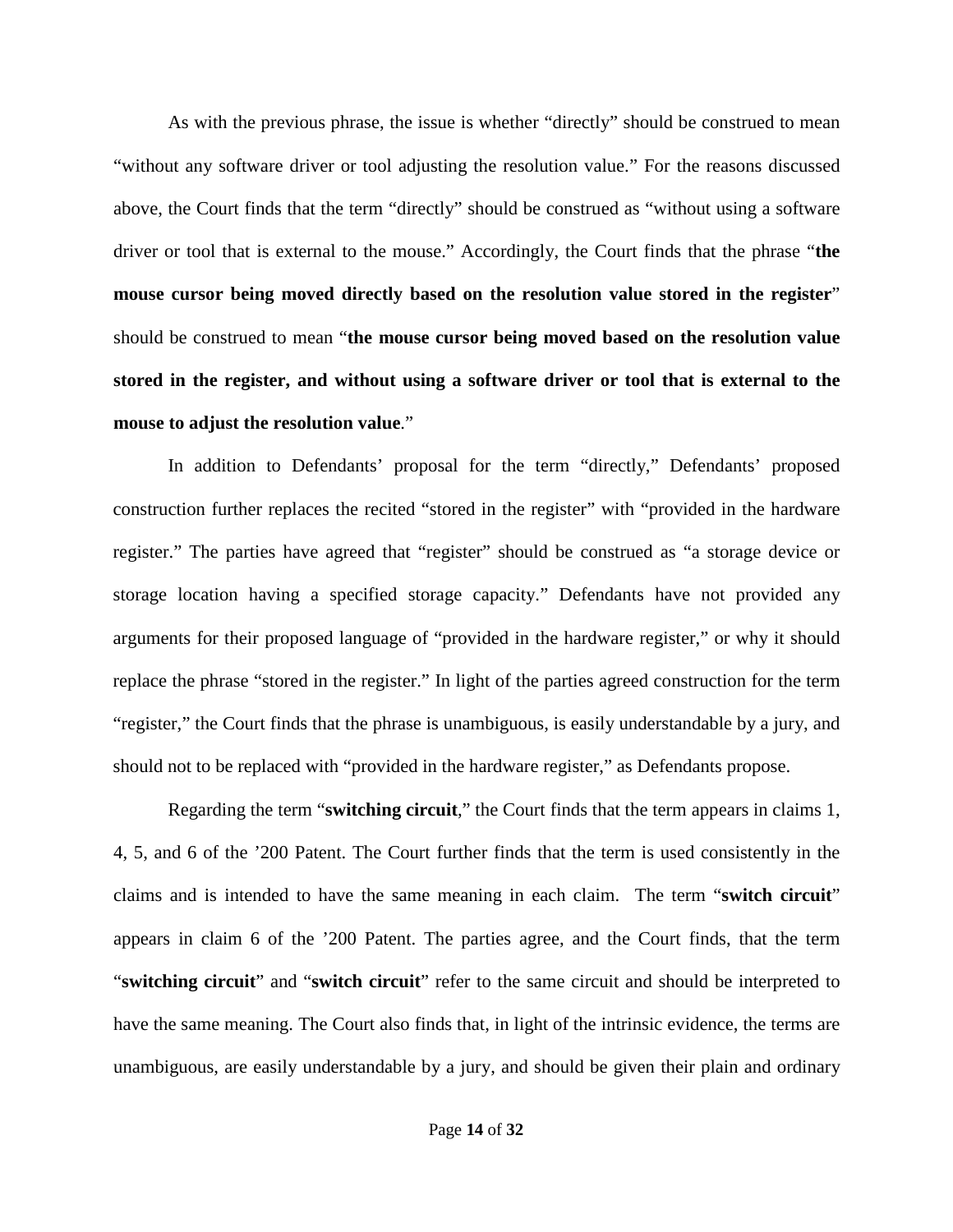meaning. Specifically, the claim language itself defines the "switching circuit." For example, claim 1 recites "the switching circuit having multiple switches . . . each switch being coupled to a resolution setting pin . . . ." Likewise, claim 6 recites "the N-stage switch circuit having a switching button capable of being manually switched to one of positions 1 to N, and accordingly activating a connected resolution setting pin." Accordingly, the Court finds that the terms should be given their plain and ordinary meaning.

Turning to the construction proposed by Defendants, the Court finds that it repeats what is stated in the claims. Thus, Defendants' construction would be redundant and potentially confusing to the jury. Moreover, contrary to Defendants' contention, the Court finds that adopting Defendants' proposed construction would not simplify the tasks of the trier of fact.

# **IV. CONSTRUCTION OF DISPUTED TERMS**

<span id="page-14-0"></span>The parties' dispute focuses on the meaning and scope of three terms/phrases in the '200 Patent.

<span id="page-14-1"></span>

| Disputed Term             | Plaintiff's Proposal             | Defendants' Proposal             |
|---------------------------|----------------------------------|----------------------------------|
| "each resolution setting" | "resolution setting pin having a | "resolution setting pin's        |
| pin having a state        | state influenced or regulated by | logical condition ascertained or |
| determined by the switch  | the switch coupled thereto"      | established based on the switch  |
| coupled thereto"          |                                  | coupled thereto"                 |

# **1. "each resolution setting pin having a state determined by the switch coupled thereto"**

# **a) The Parties' Positions**

The parties dispute: (1) whether the term "state" must be construed; and (2) the correct meaning of the term "determined," in the phrase "resolution setting pin having a state determined by the switch coupled thereto." Plaintiff argues that when a word like "determine" has "multiple dictionary definitions, [the Court] must consult the intrinsic record to identify which of the different possible dictionary meanings of the claim terms in issue is the most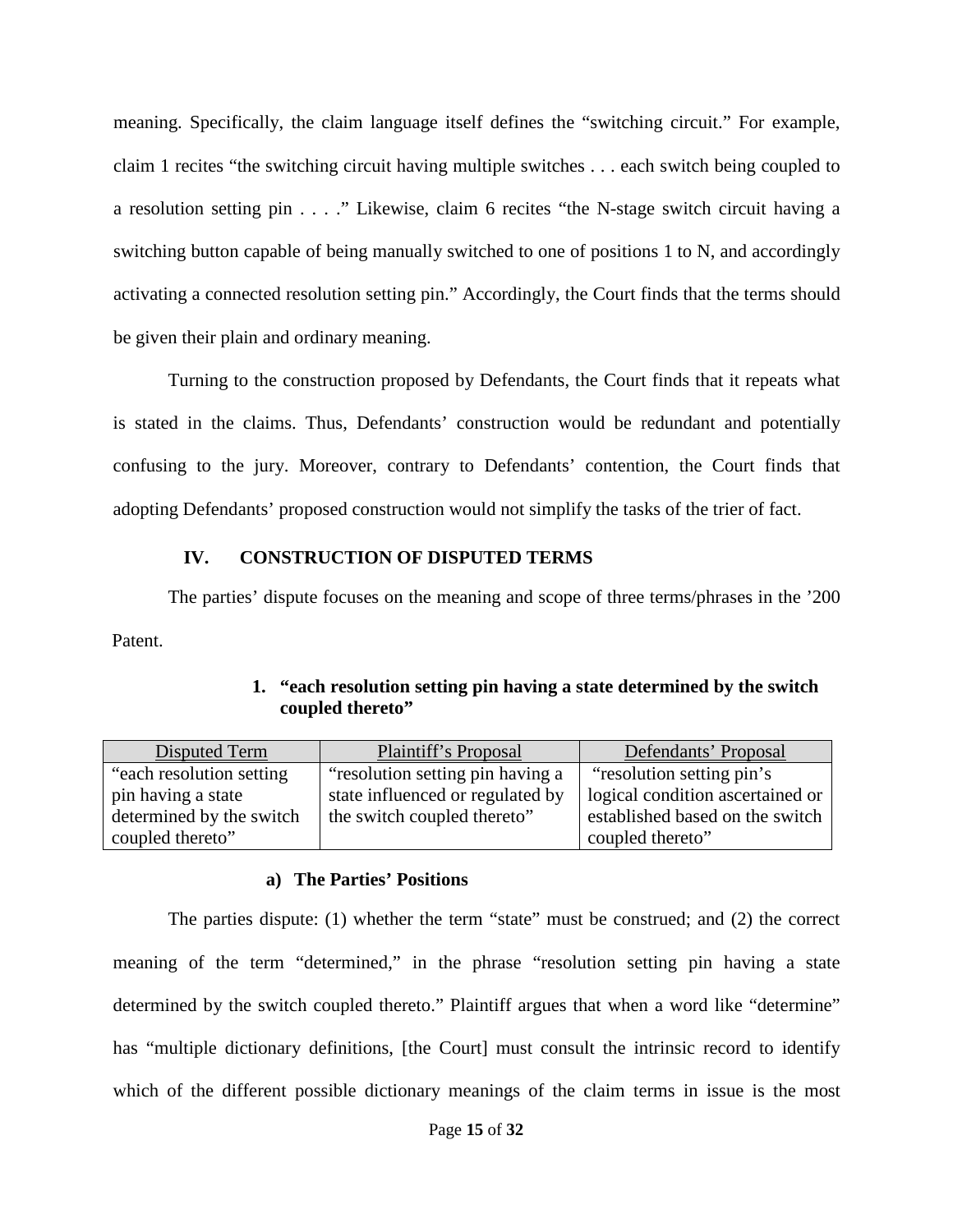consistent with the use of the words by the inventor." (Dkt. No. 152 at 21) (quoting *Tehrani v. Hamilton Med., Inc.*, 331 F.3d 1355, 1361 (Fed. Cir. 2003)). Plaintiff argues that the switch coupled to a resolution setting pin does not calculate the state of the pin. (*Id.*) Plaintiff contends that it instead influences or regulates the state of the pin. (*Id.*) (citing '200 Patent at 2:59–64). Plaintiff argues that this alternate meaning of determine is the most consistent with the teachings of the '200 Patent. (Dkt. No. 152 at 21.)

Plaintiff further argues that the term "state" is well-understood term that is similarly defined in both generalist and technical dictionaries. (*Id.* at 22.) Plaintiff contends that the term "state" does not need to be construed in the context of the '200 Patent. (*Id.*) Plaintiff further contends that the specification's preferred embodiments show the resolution setting pins as having a state of 0 (low voltage) when a switch coupled thereto is off, changing to a state of 1 (high voltage) when the switch coupled thereto is switched on. (*Id.*) (citing '200 Patent at 2:59– 64). According to Plaintiff, the mouse micro controller can then determine the resolution value based on the states of the resolution setting pins. (Dkt. No. 152 at 22) (citing '200 Patent at 2:64– 67).

Defendants respond that a "state" is a logical condition. (Dkt. No. 156 at 20.) Defendants argue that in the preferred embodiment, each resolution setting pin can have two and only two logical conditions or "states." (*Id.* at 20) (citing '200 Patent at 2:56–67). Defendants further argue that in the alternate embodiment, each resolution setting pin can have two and only two logical states or conditions. (Dkt. No. 156 at 20) (citing '200 Patent at 3:22–34). Defendants contend that in both embodiments, the switch is a latched switch. (Dkt. No. 156 at 20.) Defendants further contend that while the ordinary usage of "state" is clear to a skilled artisan, the jury may lack sufficient context to understand the computer science meaning of the term.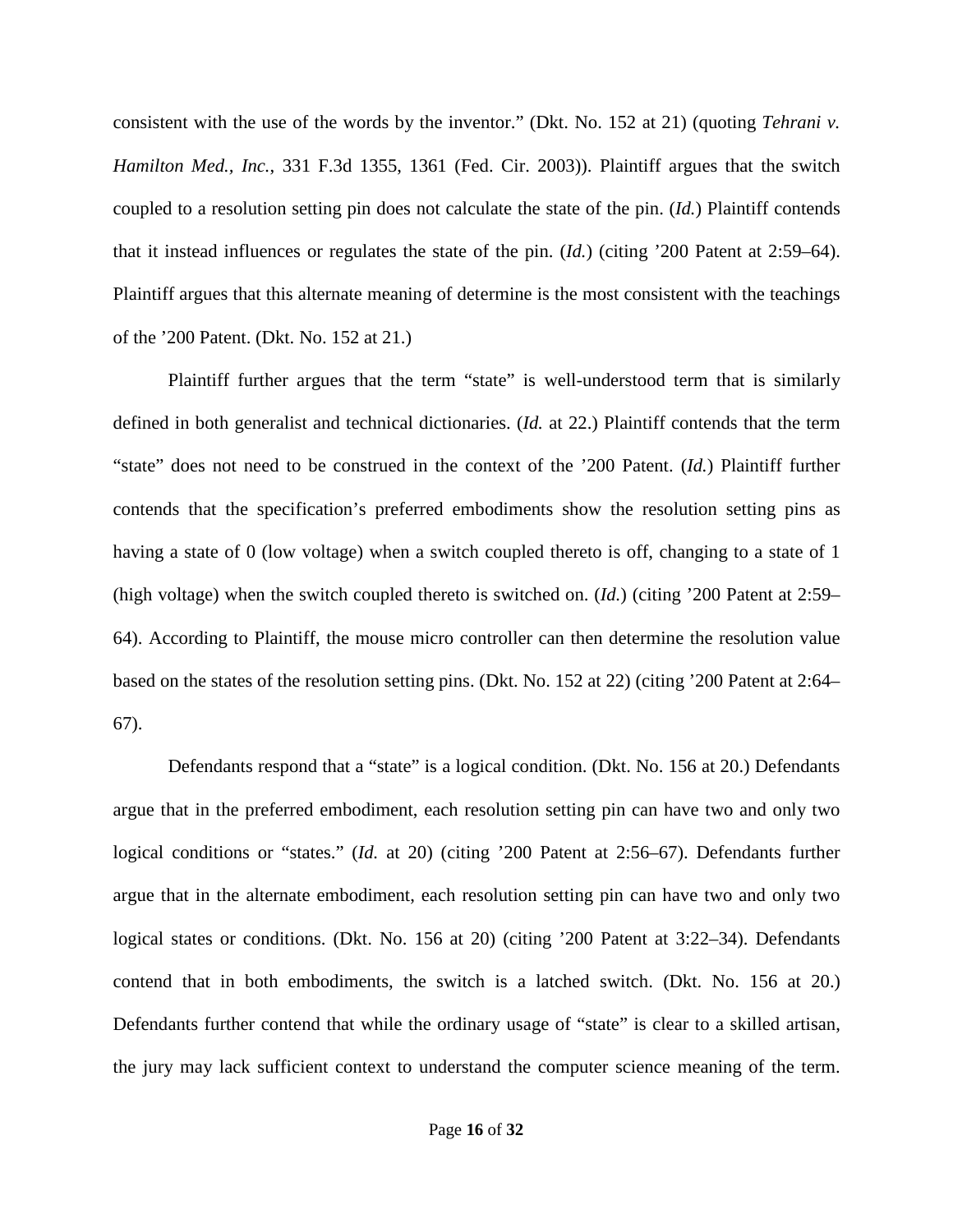(*Id.*)

Regarding the term "determined," Defendants argue that the resolution setting pin does not merely have a "state influenced…by the switch coupled thereto," as Plaintiff proposes. (*Id.*) Defendants contend that the state of the resolution setting pin is set or established (and remains set) by the fixed position of the switch connected or coupled to the pin. (*Id.*) Defendants argue that Plaintiff presumably proposes that the Court should construe "determined" as merely "influenced" to obtain a more expansive claim scope. (*Id.* at 21.) According to Defendants, Plaintiff's proposed construction cover devices that use a momentary button or actuator to send a pulse signal rather than requiring a latched switch to set the state of the resolution setting pin as disclosed in the '200 Patent. (*Id.*)

Defendants further argue that Plaintiff takes an inconsistent approach to construing the word "determine." (*Id.*) Defendants contend that in the context of this phrase, Plaintiff proposes that "determined" means "influenced or regulated." (*Id.*) Defendants argue that in the context of the phrase "determining the resolution value based on the states of the resolution setting pins," Plaintiff contends that "determining" should be construed to mean "ascertaining or establishing." (*Id.*) According to Defendants, this indicates that their proposed construction should be adopted. (*Id.*)

Plaintiff replies that Defendants do not explain the origins of the phrase "logical condition." (Dkt. No. 158 at 7.) Plaintiff argues that "logical condition" does not appear anywhere in the specification or prosecution history. (*Id.*) Plaintiff contends that Defendants do not cite to any dictionaries or other sources tying "logical condition" to "state." (*Id.*) Plaintiff argues that "state" is defined similarly in both generalist and computer science dictionaries as a "condition or mode" of something. (*Id.*) Plaintiff further argues that substituting a commonly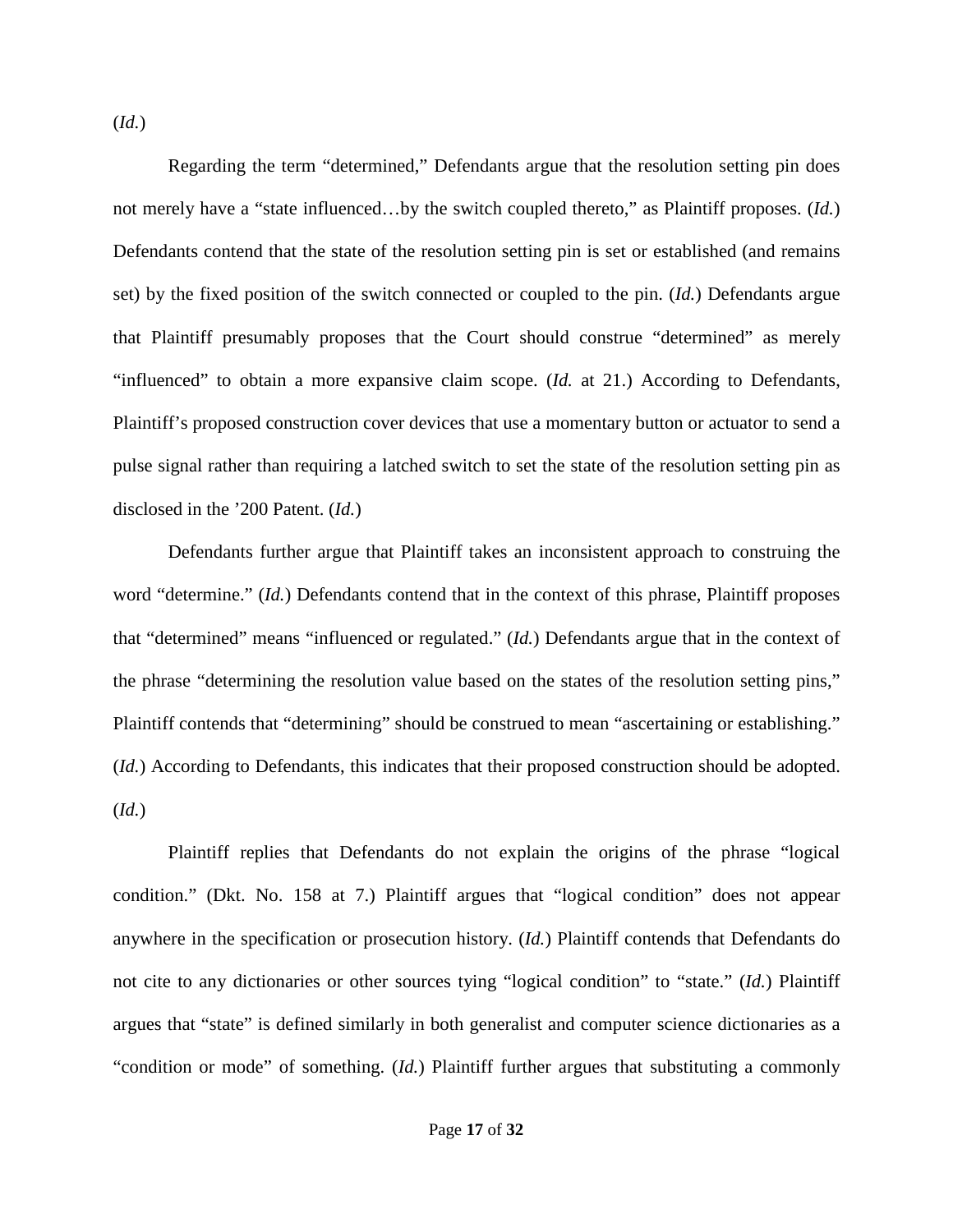understood word like "state" with an uncommon phrase like "logical condition" does not aid the jury's understanding of claim scope. (*Id.*) Plaintiff contends that Defendants do not explain why "state" must be narrowly construed. (*Id.*) According to Plaintiff, the term "state" must bear its plain and ordinary meaning to one skilled in the art, absent lexicography or disavowal. (*Id.*)

Regarding the term "determined," Plaintiff contends that its construction recognizes that a word's meanings vary by context. (*Id.* at 8.) Plaintiff contends that this holds particularly true for "determine," a common word with several definitions for different contexts. (*Id.*) (citing Dkt 152-11 at 5) (American Heritage Dictionary). Plaintiff argues that Defendants ignore the case law requiring consultation of intrinsic evidence when construing a term with many possible meanings. (Dkt. No. 158 at 8.) Plaintiff further contends that because the switch does not actively "calculate" or "ascertain" the state of the coupled pin, the best definition of "determine" is the more passive "influence; regulate." (*Id.*)

For the following reasons, the Court finds that the phrase **"each resolution setting pin having a state determined by the switch coupled thereto"** should be construed to mean **"each resolution setting pin having a mode or condition determined by the switch coupled thereto."**

#### **b) Analysis**

The phrase "each resolution setting pin having a state determined by the switch coupled thereto" appears in claim 1 of the '200 Patent. In the context of the intrinsic evidence, the Court finds that the term "determined" is unambiguous, is easily understandable by a jury, and requires no construction. Turning to the parties' construction for the term "determined," the Court finds that Plaintiff's construction is too broad. The Court agrees that "determined" can have different meaning in different context, but finds that something that is "influenced" by something may not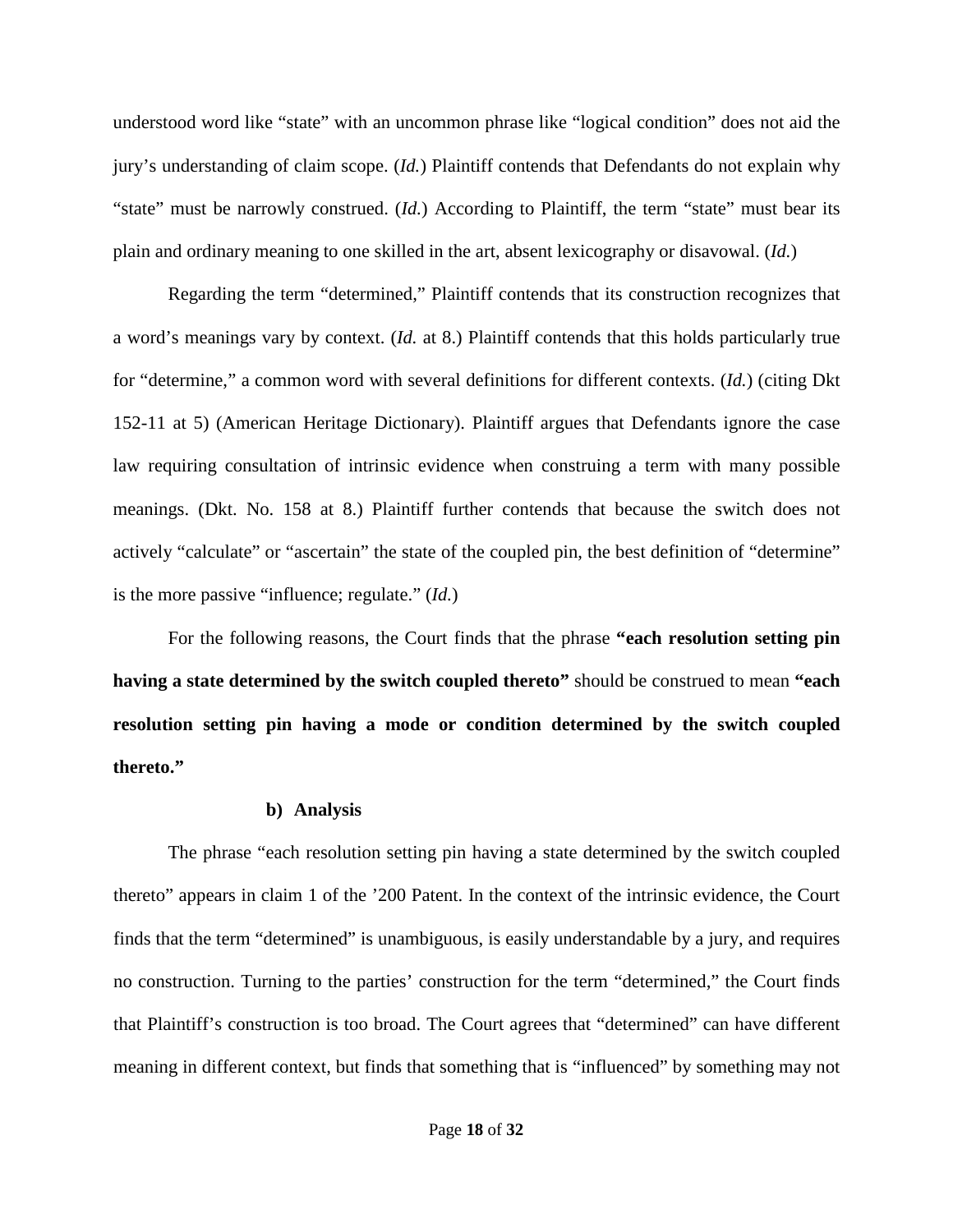necessarily be "determined" by something. The intrinsic evidence indicates that the state of each resolution setting pin is determined by the switch coupled thereto. Accordingly, the Court does not adopt Plaintiff's construction for the term "determined." The Court also does not adopt Defendants' construction because "ascertained or established" is not as clear as "determined." Moreover, the Court does not necessarily agree that the terms "determined" and "determining" should be construed exactly the same in claim 1.

Regarding the term "state," the Court agrees with Defendants that the jury may lack sufficient context to understand the computer science meaning of the term. However, the Court disagrees that Defendants' proposed "logical condition" is more helpful to the jury. Indeed, the Court finds that the term "logical condition" does not appear anywhere in the intrinsic evidence. Moreover, Defendants do not provide any extrinsic evidence indicating that "state" should be construed as a "logical condition." Instead, Defendants' only support is a quote from *O2 Micro Int'l Ltd. v. Samsung Elecs. Co., Ltd.* Specifically, Defendants argue that the court in *O2 Micro*  determined "that the ordinary usage of state means the 'mode or condition' of something." *O2 Micro Int'l Ltd. v. Samsung Elecs. Co., Ltd.*, No. 2:04-cv-00323-TJW, D.I. 84 at 7-8, 2006 U.S. Dist. LEXIS 43904 at \*15 (E.D. Tex., June 28, 2006).

Plaintiff argues that "state" is defined similarly in both generalist and computer science dictionaries as a "condition or mode." Specifically, Plaintiff contends a generalist dictionary defines "state" as "[a] condition or mode of being with regard to a set of circumstances: position." (Dkt 152-11 at 5) (American Heritage Dictionary). Similarly, Plaintiff contends that a computer science dictionary defines "state" as "[a] condition or mode of existence that a system, component, or simulation may be in; for example, the pre-flight state of an aircraft navigation program or the input state of given channel." (Dkt 152-8 at 8) (IEEE Standard Glossary of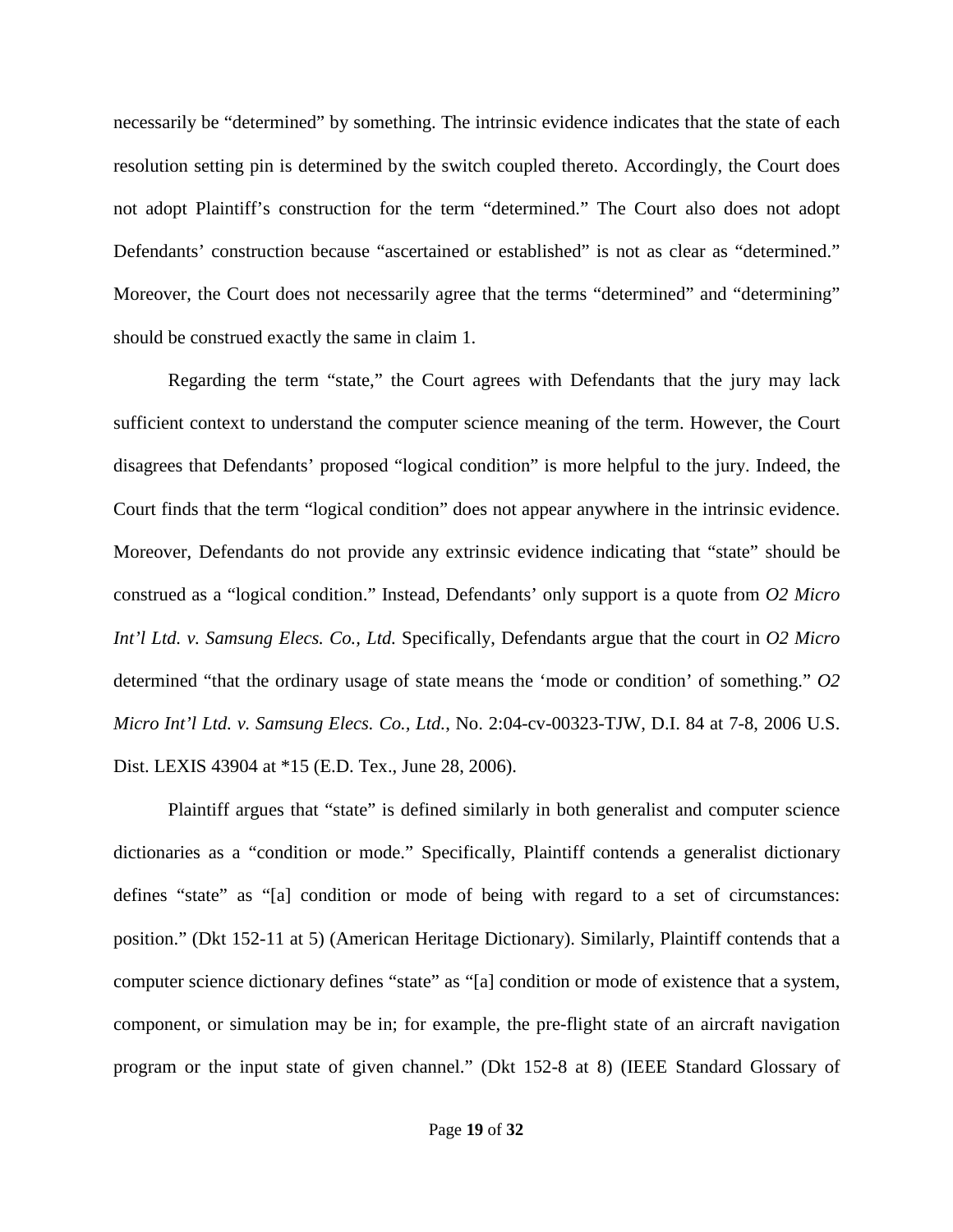Software Engineering Terminology). Given these definitions, Plaintiff argues that Defendants' cite to *O2 Micro* confirms the accuracy of the ordinary meaning indicated in these dictionaries. The Court agrees and finds that the term "state" should be construed as a "mode or condition."

During the claim construction hearing, Defendants argued that the Court's preliminary construction should be modified to read "each resolution setting pin having one of two possible conditions or modes determined by the switch coupled thereto." Defendants pointed to the preferred embodiment and argued that it illustrates the switch as either on or off. *See, e.g.,* '200 Patent at 2:56–67. Contrary to Defendants' suggestion, the Court finds that the claim scope should not be limited to the preferred embodiment. *Kara Tech., Inc. v. Stamps.com Inc.*, 582 F.3d 1341, 1348 (Fed. Cir. 2009) ("The patentee is entitled to the full scope of his claims, and we will not limit him to his preferred embodiment or import a limitation from the specification into the claims.").

Defendants' only argument for limiting the claims to the preferred embodiment is their contention that "hardware" and "binary conditions" are the heart of the invention. The Court disagrees. The specification indicates that the heart of the "present invention is to provide an apparatus for setting multi-stage displacement resolution of a mouse so as to adjust the mouse resolution without using software driver or tool." '200 Patent at 1:42–45. As discussed above, a person of ordinary skill in the art would understand that the stated problems with the prior art were related to the software driver or tools that were external to the mouse. Accordingly, the Court finds that the patentee did not limit the scope of the claims to the preferred embodiment of a "binary condition." Indeed, the patentee explicitly stated that "[a]lthough the present invention has been explained in relation to its preferred embodiment, it is to be understood that many other possible modifications and variations can be made without departing from the spirit and scope of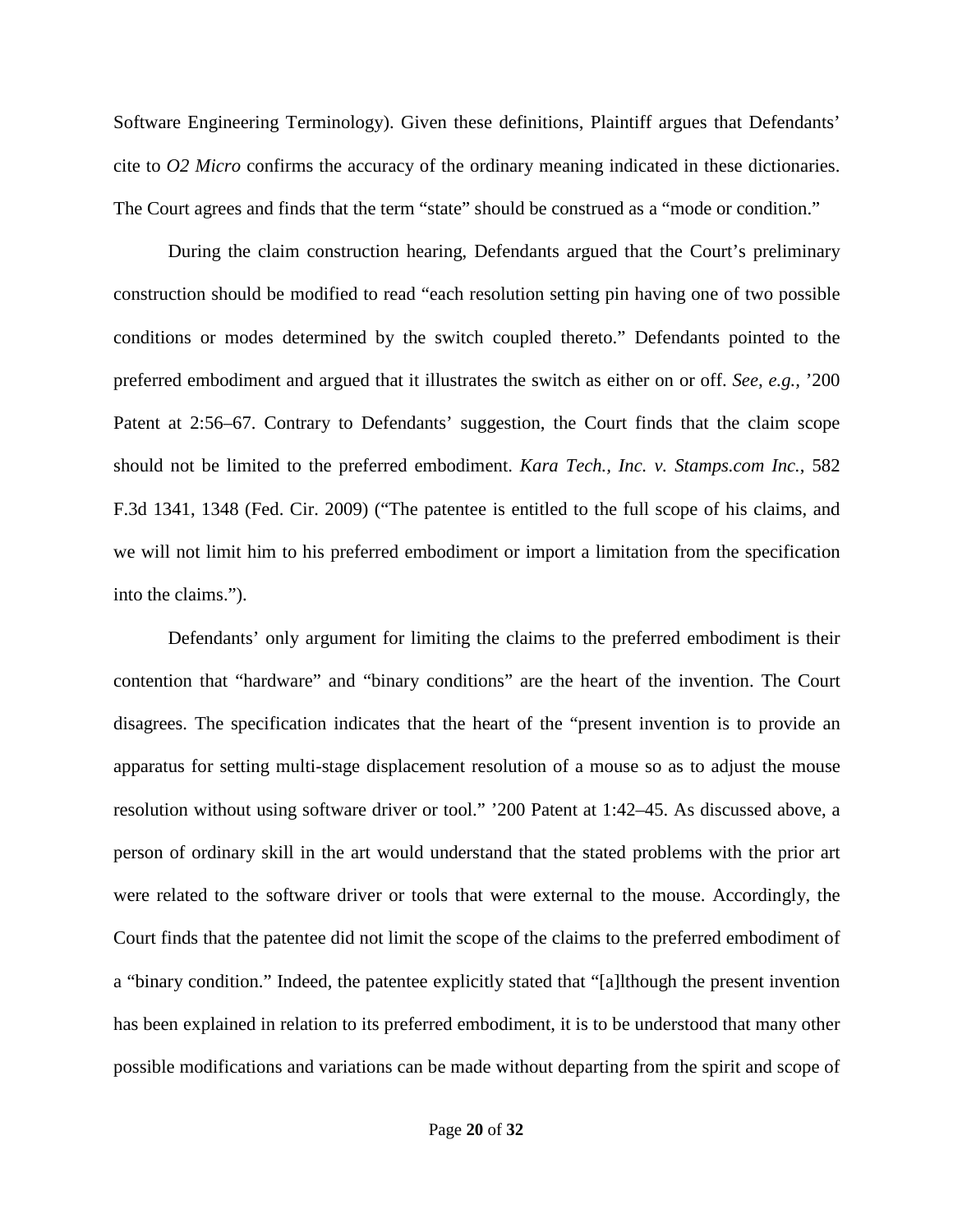the invention as hereinafter claimed." *Id.* at 3:50–54.

## **c) Court's Construction**

In light of the intrinsic and extrinsic evidence, the Court construes the phrase **"each resolution setting pin having a state determined by the switch coupled thereto"** to mean **"each resolution setting pin having a mode or condition determined by the switch coupled thereto."**

|  |  | 2. "to indicate a state" |  |  |
|--|--|--------------------------|--|--|
|--|--|--------------------------|--|--|

<span id="page-20-0"></span>

| Disputed Term      | Plaintiff's Proposal              | Defendants' Proposal             |
|--------------------|-----------------------------------|----------------------------------|
| "activating a      | No construction necessary         |                                  |
| connected          | Alternatively:                    |                                  |
| resolution setting | "activating a connected"          |                                  |
| pin to indicate a  | resolution setting pin to signify |                                  |
| state"             | a change in its state"            |                                  |
| "to indicate a     |                                   | "to specify a logical condition" |
| state"             |                                   |                                  |

## **a) The Parties' Positions**

The parties dispute whether the phrase "activating a connected resolution setting pin to indicate a state" requires construction, and if it does, how the shorter phrase "to indicate a state" should be construed. Plaintiff argues that the phrase does not require construction. (Dkt. No. 152 at 24.) Plaintiff contends that the phrase is self-explanatory and readily understood by a jury in the context of the '200 Patent. (*Id.*) Plaintiff further argues that the PTAB agreed that this term needs no construction. (*Id.*) (citing Dkt. No. 152-4 at 10-11) (PTAB Institution Decision).

Alternatively, Plaintiff argues that the term "to indicate a state" refers to what happens when the connected resolution setting pin is activated. (Dkt. No. 152 at 25.) Plaintiff contends that the specification explains that, in a preferred embodiment, activating a resolution setting pin changes its state from 0 to 1. (*Id.*) (citing '200 Patent at 2:59–64 and 3:24–28). Plaintiff contends that the ordinary meaning of "indicate" is "signify" (Dkt. No. 152 at 25) (citing Dkt 152-11 at 8)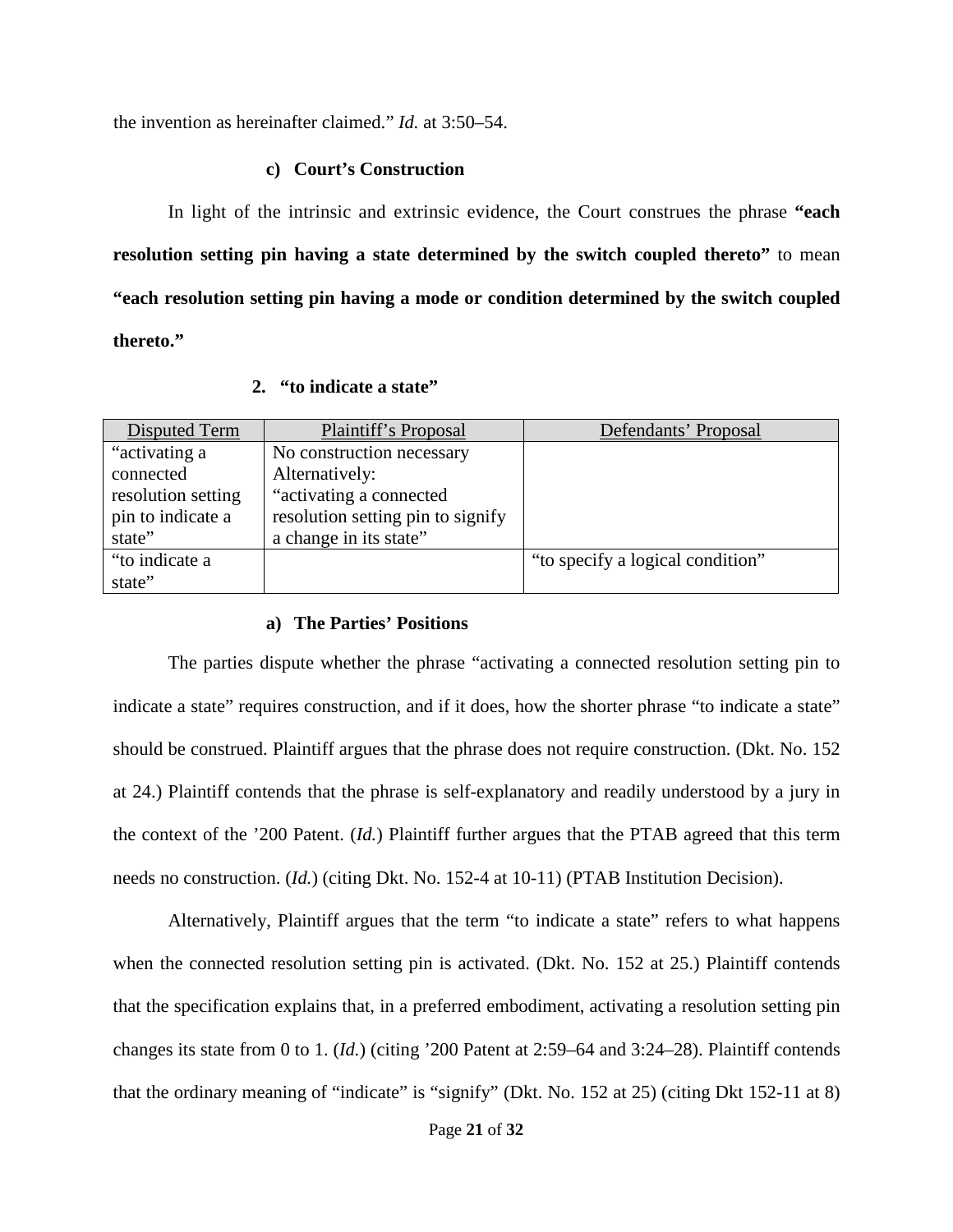(American Heritage Dictionary). According to Plaintiff, this means that the natural reading of "indicate a state" is to "signify a change in state." (Dkt. No. 152 at 25.) Plaintiff further argues that the specification makes clear that the mouse micro controller actually acts on changes in state. (*Id.*) (citing '200 Patent at 3:40–43).

Defendants respond that for the device disclosed in claim 6, each resolution setting pin that may be connected to the switching button has only two possible logical conditions. (Dkt. No. 156 at 22.) Defendants argue that depending on the position in which the user of the mouse manually moves the switching button on the mouse, the resolution setting pin can be set to the logical condition of either on (1) or off (0). (*Id.*) (citing '200 Patent at 3:22–34). Defendants argue that once the logical condition of the resolution setting pin is set by the position of the switching button connected thereto, the micro controller reads the state of the resolution setting pins, sets the corresponding resolution value, and then sends the appropriate resolution control signal to the computer. (Dkt. No. 156 at 22) (citing '200 Patent at 3:22–34). According to Defendants, this disclosure indicate that the phrase to "indicate a state" simply refers to the logical condition of the resolution setting pin depending on where the user of the mouse manually moves the switching button on the mouse. (Dkt. No. 156 at 22.) Defendants further contend that this is consistent with their position regarding "resolution setting pin having a state influenced or regulated by the switch coupled thereto." (*Id.* at 22-23.)

Regarding Plaintiff's construction, Defendants argue that "to indicate a state" does not refer to "what happens when the connected resolution setting pin is activated." (*Id.* at 23) (quoting Dkt. No. 152 at 25). Defendants also argue that "to indicate a state" does not mean "to signify a change in state." (Dkt. No. 156 at 23.) Defendants contend that the position of the switching button in relationship to the resolution setting pins is what sets the logical condition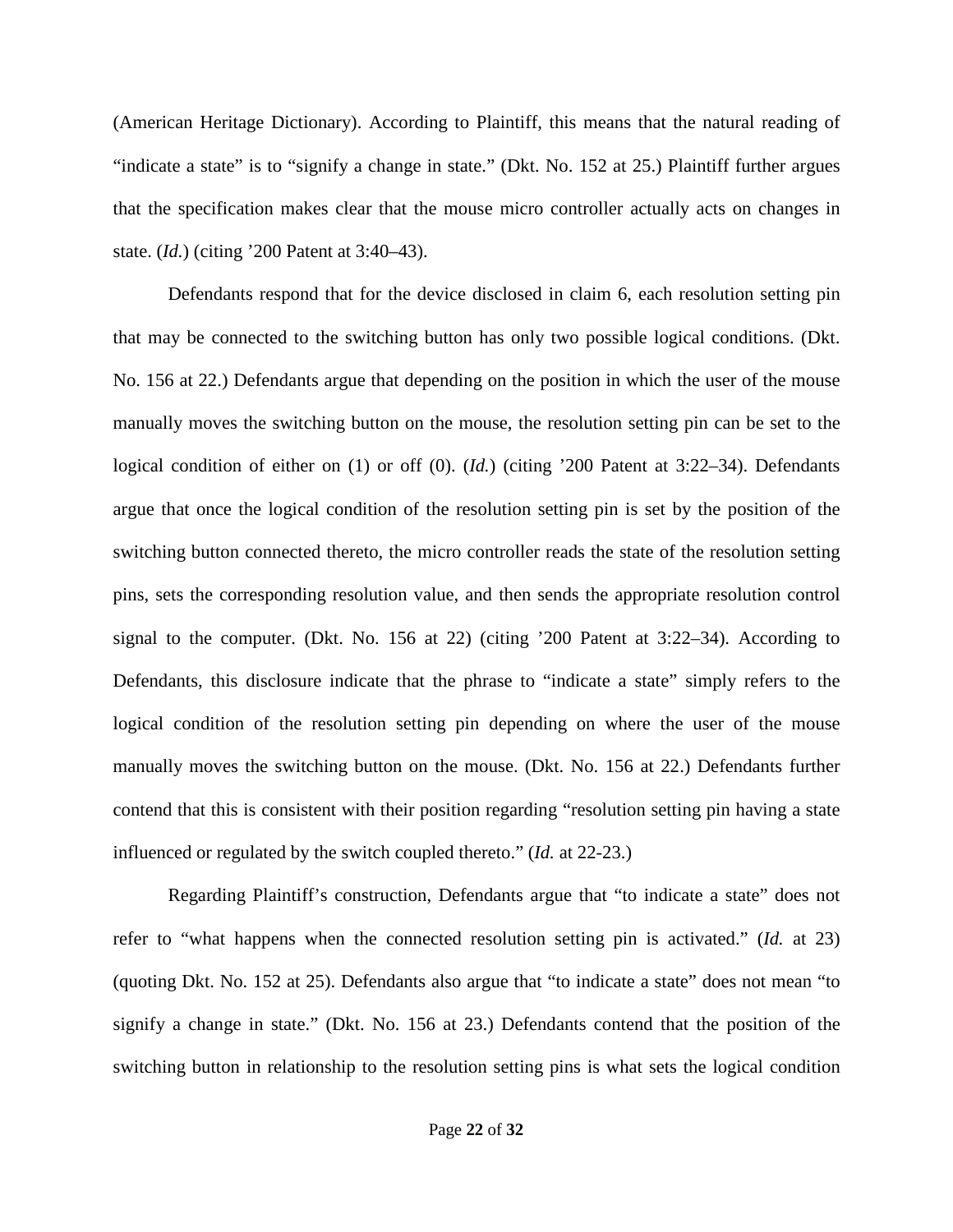(*i.e.*, indicates the state) of the resolution setting pins. (*Id.*) Defendants argue that no change of state is necessary for the resolution setting pins to perform their function. (*Id.*) Defendants contend that when the mouse is powered up for the first time, the micro controller reads the state of the resolution setting pins and knows the resolution value based on that information. (*Id.*) Defendants argue that it is after the user moves the position of the switching button that the new resolution setting pin which it is now in contact is activated. (*Id.* at 23-24.) Defendants further argue that the mouse micro controller then determines the significance of that change in logical condition. (*Id.* at 24) (citing '200 Patent at 3:40–52).

Plaintiff replies that as to the term "state," the dispute here is largely co-extensive with that regarding the construction of the word "state" in "resolution setting pin having a state determined by the switch coupled thereto." (Dkt. No. 158 at 8.) Plaintiff further argues that Defendants' attempt to ignore the disputed language of "activating a connected resolution setting pin" by arguing that "'to indicate a state' does not refer to 'what happens when the connected resolution setting pin is activated.'" (*Id.* at 9) (quoting Dkt. No. 156 at 23). Finally, Plaintiff contends that Defendants offer no argument or evidence supporting their position that the verb "indicate" should mean "specify." (Dkt. No. 158 at 9.) Plaintiff further argues that Defendants do not rebut its argument that the plain and ordinary meaning of "indicate" in this context is "signify." (*Id.*)

For the following reasons, the Court finds that the phrase **"to indicate a state"** should be construed to mean **"to indicate a mode or condition."** 

#### **b) Analysis**

As an initial matter, the Court finds that only the phrase "to indicate a state" requires construction. In light of the parties agreed construction for the term "resolution setting pin," the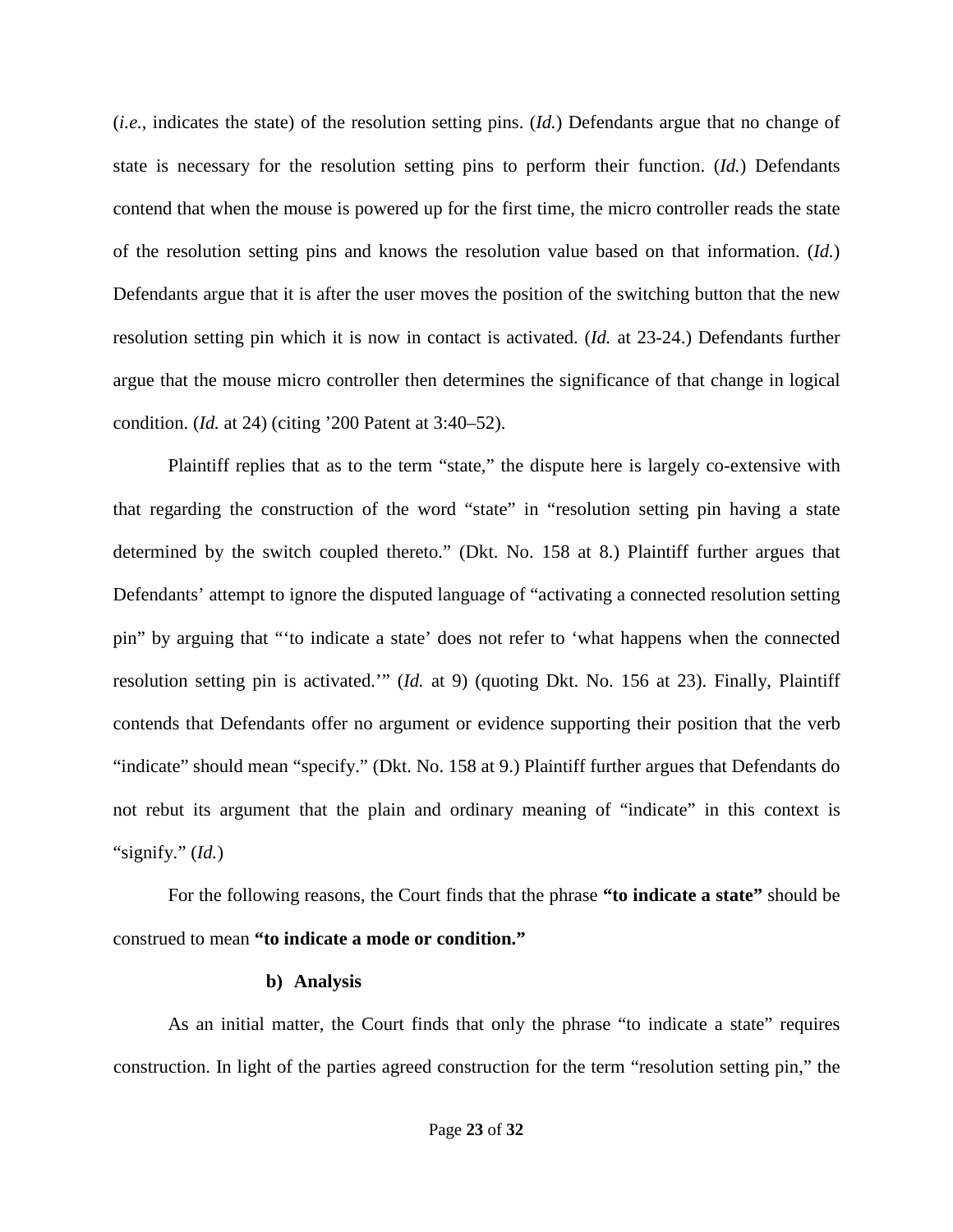Court finds that the phrase "activating a connected resolution setting pin" is unambiguous, is easily understandable by a jury, and requires no construction. Accordingly, the Court will not construe this phrase.

Turning to the phrase "to indicate a state," the Court finds that the phrase appears in claim 6 of the '200 Patent. The Court further finds that the parties' dispute regarding the term "state" is the same for this phrase as it is for the phrase "resolution setting pin having a state determined by the switch coupled thereto." Thus, for the reasons discussed above, the Court finds that the term "state" should be construed as "mode or condition."

Regarding the term "to indicate," the Court finds the term that is unambiguous, is easily understandable by a jury, and requires no construction. The specification states that "the switching circuit 3 is N-stage switch 31," and that "[t]he switching button 311 of the switching circuit 31 can be switched to position [i]  $(i=1-N)$ , thereby making the resolution setting pin DPI\_SET [i] of the mouse micro controller 4 to be 1 and making the other resolution setting pins to be 0." '200 Patent at 3:23–28. The specification concludes that "the mouse micro controller 4 can determine the resolution value based on the states of the resolution setting pins DPI\_SET [1]-DPI\_SET [N]." *Id.* at 3:28–30. As described in the specification, the switching button activates a connected resolution setting pin and indicates a state. Accordingly, the Court finds that the term "indicate" does not require construction.

Turning to the parties' construction for the term "to indicate," the Court does not adopt Defendants' construction because Defendants do not provide any support for their construction of "to specify." Moreover, as discussed above, the Court finds that the term "indicate" is unambiguous, is easily understandable by a jury, and requires no construction. The Court also does not adopt Plaintiff's construction because it requires "a change," and construes "to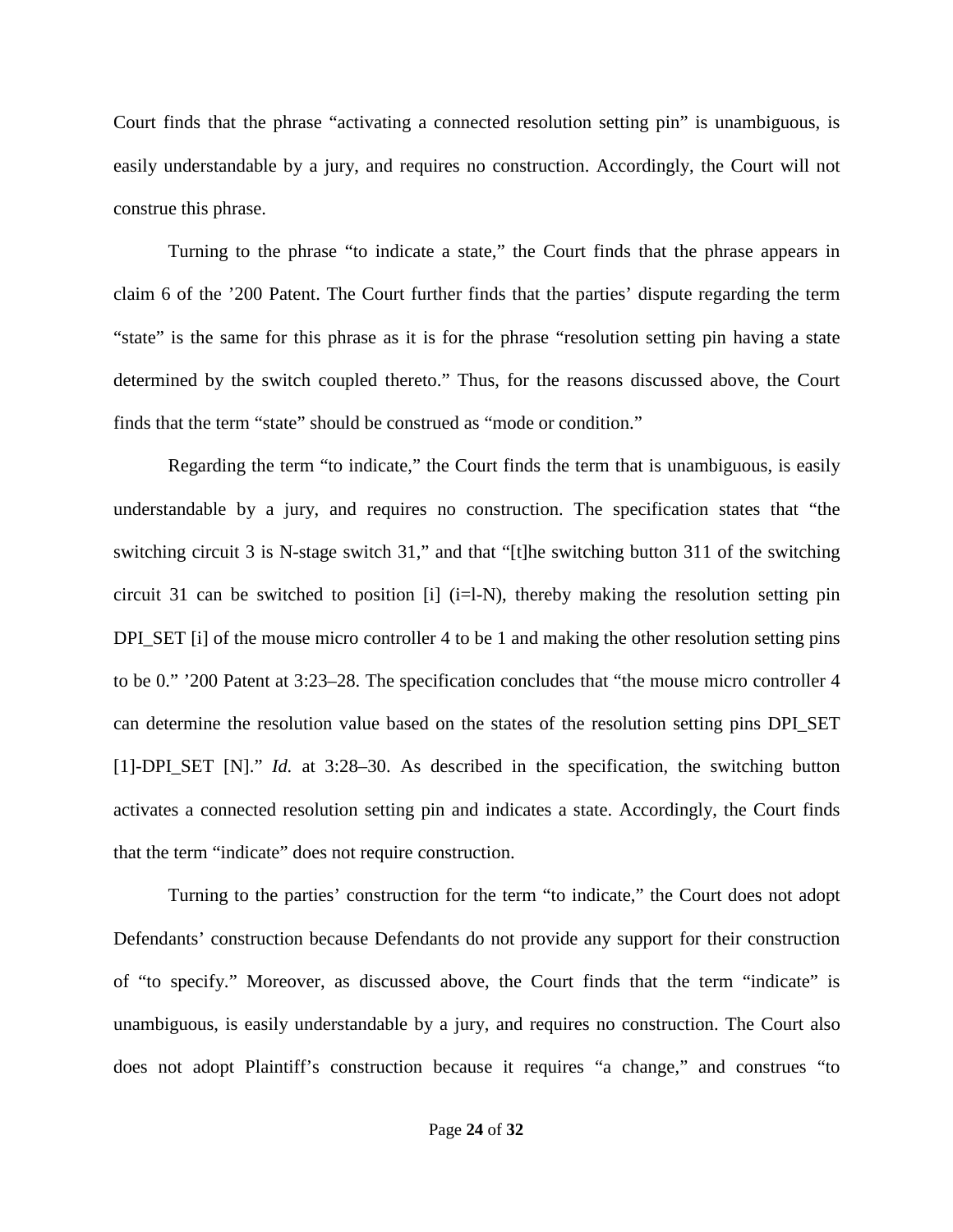indicate" to mean "to signify." The Court agrees with Defendants that "activating a connected resolution setting pin to indicate a state" does not necessarily require a change. Specifically, claim 6 recites that the "N-stage switch circuit" has "a switching button capable of being manually switched to one of positions 1 to N." Instead of being merely capable, Plaintiff's construction would require switching the N-stage switch circuit in order to "signify a change in its state." The Court finds that a change of state is not necessary for the resolution setting pins to perform their function. Thus, Plaintiff's construction is not consistent with the claim language.

Similarly, the Court is not persuaded that "to indicate" should be construed to mean "to signify," as Plaintiff proposes. Plaintiff's only support for its construction is an extrinsic dictionary definition. As discussed above, the Court finds that the term "indicate" is unambiguous, is easily understandable by a jury, and requires no construction. Accordingly, the Court does not adopt Plaintiff's construction.

# **c) Court's Construction**

In light of the intrinsic and extrinsic evidence, the Court construes the phrase **"to indicate a state"** to mean **"to indicate a mode or condition."** 

<span id="page-24-0"></span>

| Disputed Term       | Plaintiff's Proposal              | Defendants' Proposal                      |
|---------------------|-----------------------------------|-------------------------------------------|
| "determining the    | "ascertaining or establishing the | "ascertaining or establishing the         |
| resolution value    | resolution value based on the     | resolution value based on the logical     |
| based on the states | states of the resolution setting  | condition of the resolution setting pins" |
| of the resolution   | pins"                             |                                           |
| setting pins"       |                                   |                                           |
| "determining the    | "ascertaining or establishing the | "ascertaining or establishing the         |
| resolution value    | resolution value based on the     | resolution value directly based on the    |
| based on the state  | state of the connected resolution | logical condition of the resolution       |
| of the connected    | setting pin"                      | setting pins"                             |
| resolution setting  |                                   |                                           |
| pins"               |                                   |                                           |

**3. "determining the resolution value based on the states of the resolution setting pins" / "determining the resolution value based on the state of the connected resolution setting pins"**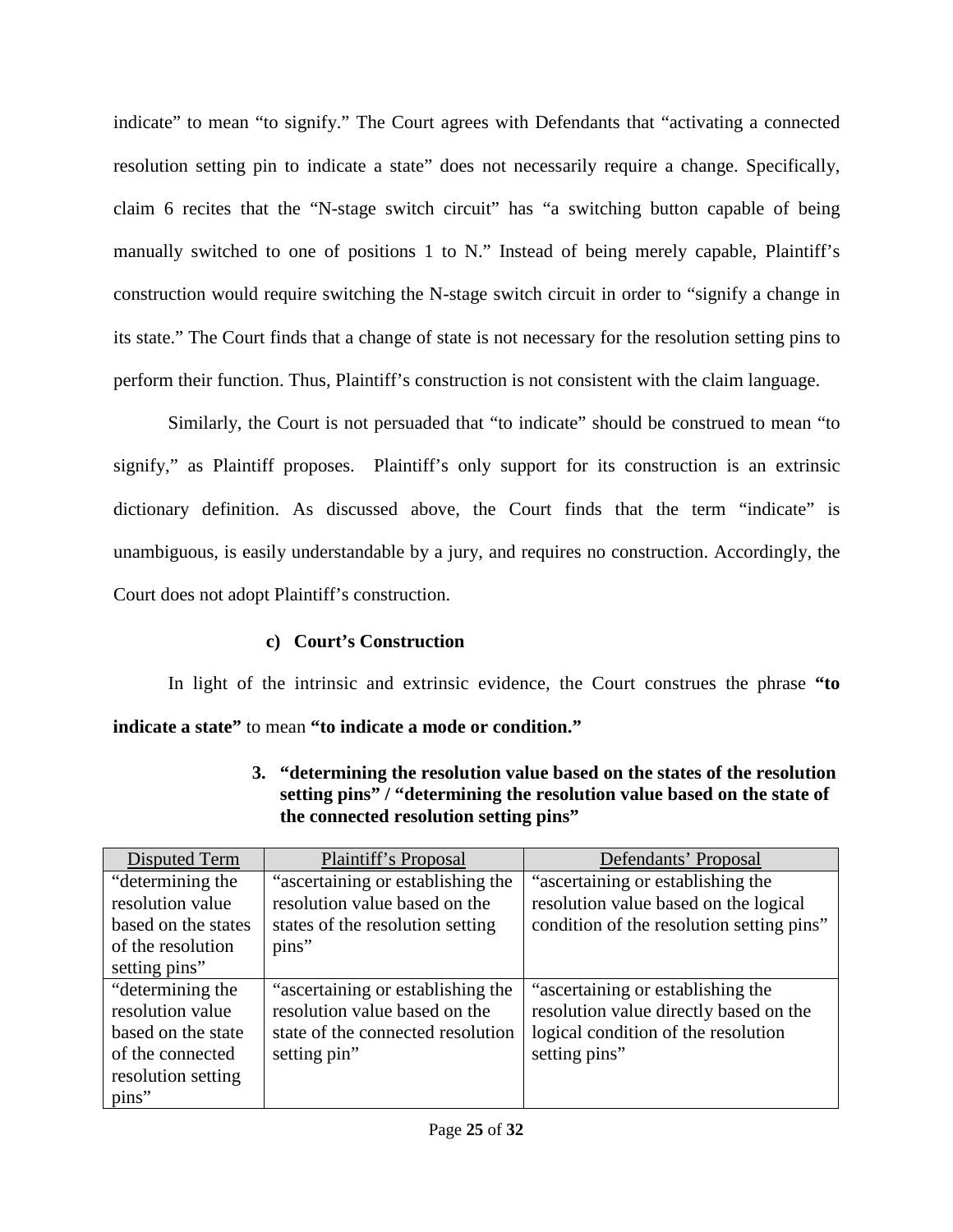## **a) The Parties' Positions**

The parties agree that "determining" should be construed as "ascertaining or establishing" in claims 1 and 6. As with the previous phrases, the parties dispute the meaning of the term "state" that appears in both disputed phrases. The parties also dispute whether the phrase "determining the resolution value based on the state of the connected resolution setting pins" should include the word "directly," as Defendants propose. The parties also dispute whether the phrase "the connected resolution setting pins" should be construed to mean "the connected resolution setting pin," as Plaintiff proposes.

Plaintiff contends that Defendants' construction fails to give effect to the word "connected" in the phrase "the connected resolution setting pins" recited in claim 6. (Dkt. No. 152 at 27.) Plaintiff argues that the word "connected" is especially important because the phrase "the connected resolution setting pins" uses the definite article, which requires antecedent basis. (*Id.*) Plaintiff contends that the only antecedent basis for this phrase appears in the phrase "accordingly activating a connected resolution setting pin to indicate a state." (*Id.* at 28.) According to Plaintiff, this indicates that "a connected resolution setting pin" is a single pin. (*Id.*)

Plaintiff also argues that this term refers to the singular "state" in claim 6, rather than plural "states" recited in claim 1. Plaintiff contends that claim 1 features "multiple switches" requiring multiple pins. (*Id.*) Plaintiff argues that the singular "state" required by this term in claim 6, combined with the antecedent basis issue, shows that the term should be construed to include a single pin. (*Id.*) Plaintiff also argues that Defendants' construction also errs in not accounting for the difference in pluralization of "state" between the two claims. (*Id.*) Plaintiff contends that claim 1 features "states" in the plural, while claim 6 features "state" in the singular. Plaintiff argues that its construction reflects this difference while Defendants' construction does not. (*Id.*)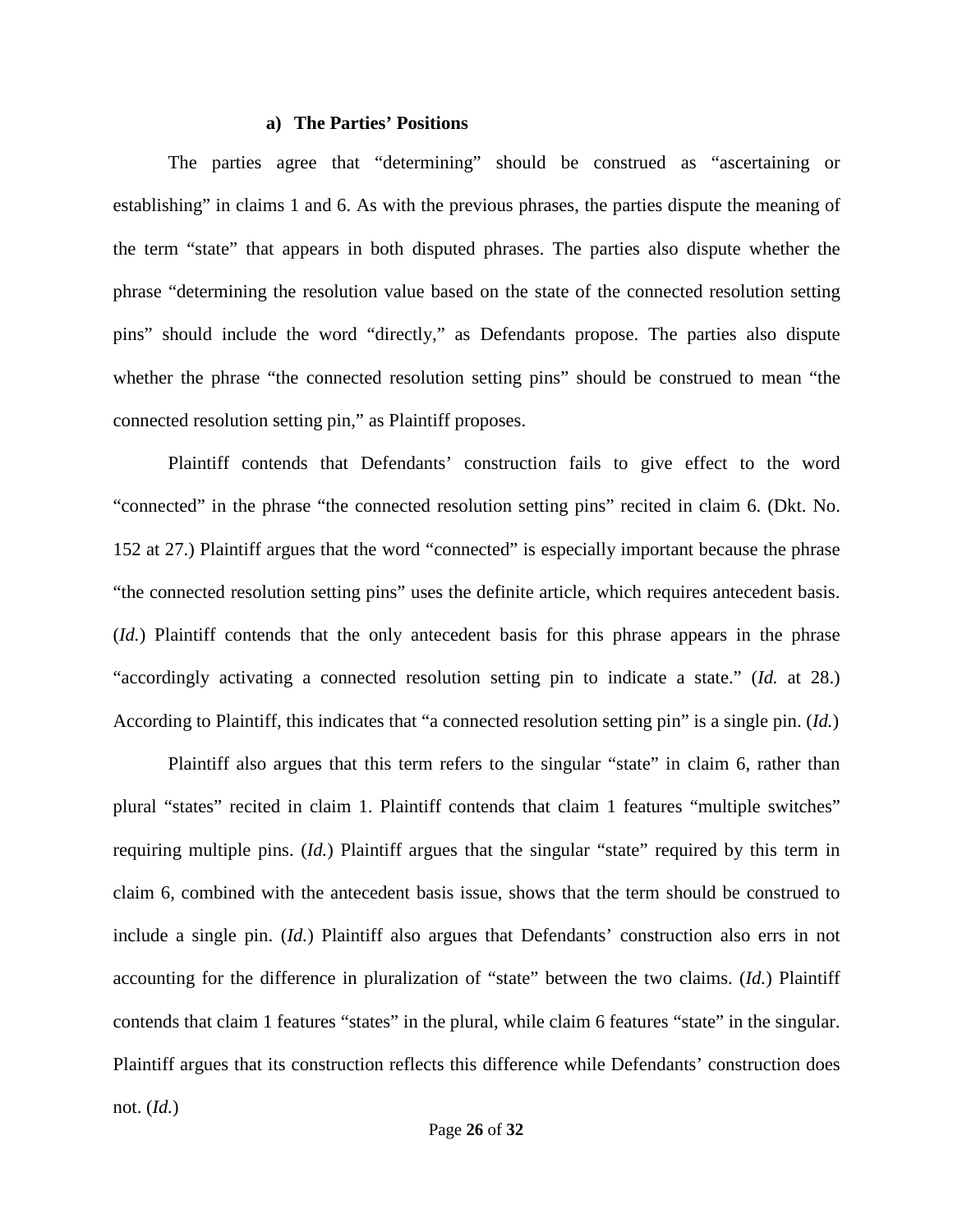Defendants respond that the slight differences in claim language between claims 1 and 6 reflect the differences in the devices claimed. (Dkt. No. 156 at 25.) Defendants argue that claim 1 discloses a device with a switching circuit comprising a plurality of switches, each switch capable of being coupled to its own dedicated resolution setting pin. (*Id.*) Defendants further argue that claim 6 discloses a device with a switching circuit that comprises a single switch, capable of switching between and connecting to any number of resolution setting pins independently. (*Id.*) Defendants contend that Plaintiff attempts to revise the claim phrase in claim 6 from "the connected resolution setting pins" to "one or more the connected resolution setting pins." (*Id.*) Defendants argue that Plaintiff contends that the "N-stage switch" can be "connected" to more than one resolution setting pin at a time. (*Id.*) Defendants further contend that Plaintiff attempts to support its construction with confusing semantics surrounding the plural or singular use of pin(s) and state(s). (*Id.*) Defendants argue that Plaintiff's construction demonstrates a fundamental misconception of the patent disclosure and of the underlying technology. (*Id.*)

Defendants further argue that the N-Stage switch in claim 6 cannot be connected to one or more resolution setting pins simultaneously. (*Id.*) Defendants contend that the N-stage switch may move between multiple (N) resolution setting pins, but it only connects to one of those resolution setting pins at a time. (*Id.* at 26) ('200 Patent at 3:22–34). According to Defendants, the logical state of the resolution setting pin connected to the switching button is 1, while the logical state of any and all other resolution setting pins at that time is 0. (Dkt. No. 156 at 26) ('200 Patent at 3:24–28). Defendants also argue that if the N-stage switch could be connected to more than one resolution setting pin at a time, the potential available resolutions would be would be  $N^x$ , with X representing the number of resolution setting pins that could be connected to the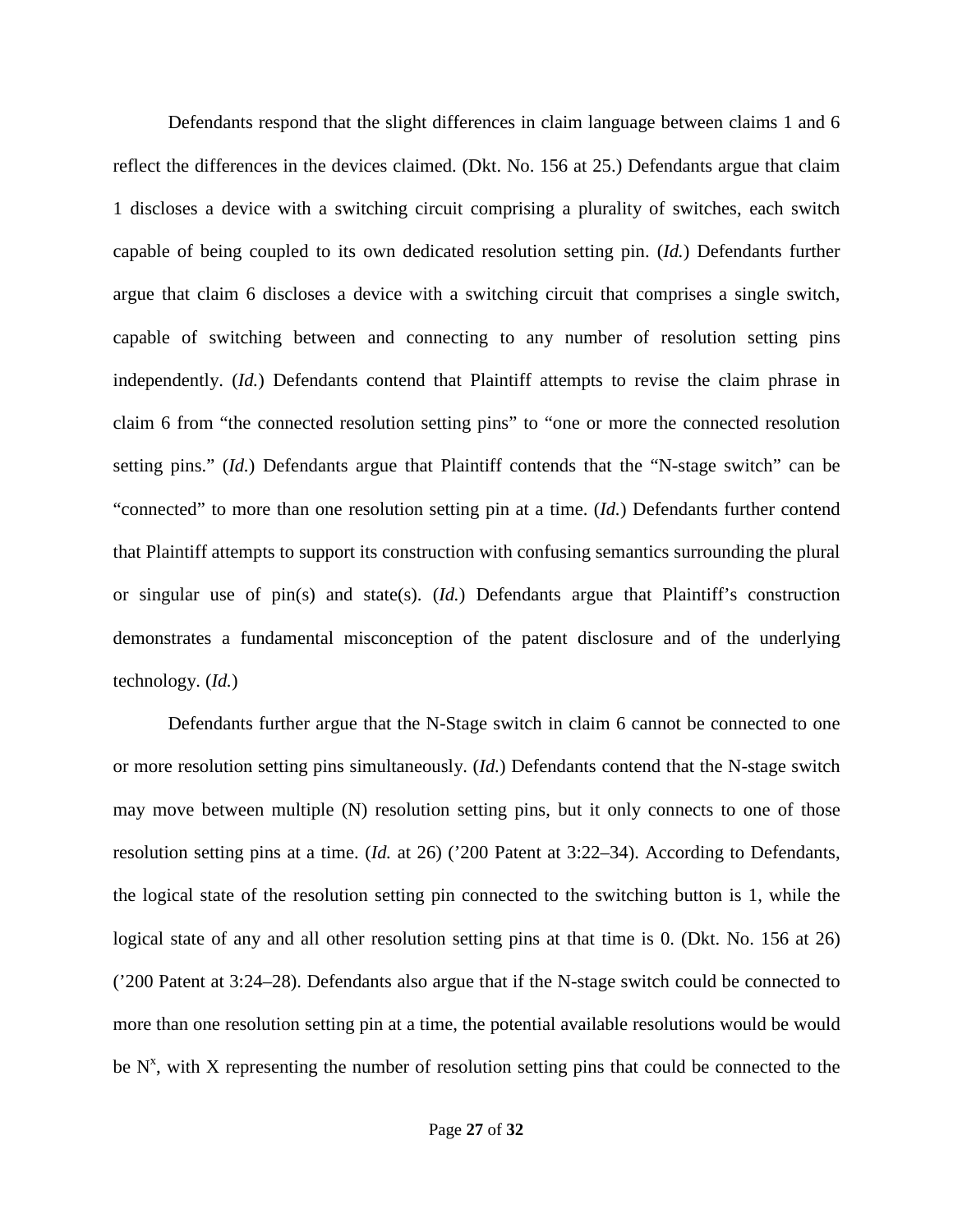switch. (Dkt. No. 156 at 26.) Defendants argue that this is not what the '200 Patent teaches, and is not possible given the circuit diagrams illustrating the invention of the '200 Patent. (*Id.*)

Plaintiff replies that for claim 6, the parties appear to agree that only one resolution setting pin can be connected to the switching button at any time. (Dkt. No. 158 at 9.) Plaintiff argues that the "connected resolution setting pin" is the one connected to the switching button makes sense given the immediately preceding claim language of "a switching button capable of being manually switched to one of positions 1 to N." (*Id.*) Plaintiff states that given this apparent agreement about the patent's teachings, it proposes construing "the connected resolution setting pins" to mean "the connected resolution setting pin" (*i.e.*, a singular pin). (*Id.* at 10.) Finally, Plaintiff argues that Defendants do not explain why their construction for claim 6 includes the word "directly." (*Id.*) Plaintiff contends that "directly" should not be in any construction of this phrase. (*Id.*)

For the following reasons, the Court finds that the phrase **"determining the resolution value based on the states of the resolution setting pins"** should be construed to mean **"ascertaining or establishing the resolution value based on the mode or condition of the resolution setting pins."** The Court also finds that the phrase **"determining the resolution value based on the state of the connected resolution setting pins"** should be construed to mean **"ascertaining or establishing the resolution value based on the mode or condition of the connected resolution setting pin."**

#### **b) Analysis**

The phrase "determining the resolution value based on the states of the resolution setting pins" appears in claim 1 of the '200 Patent. The phrase "determining the resolution value based on the state of the connected resolution setting pins" appears in claim 6 of the '200 Patent. The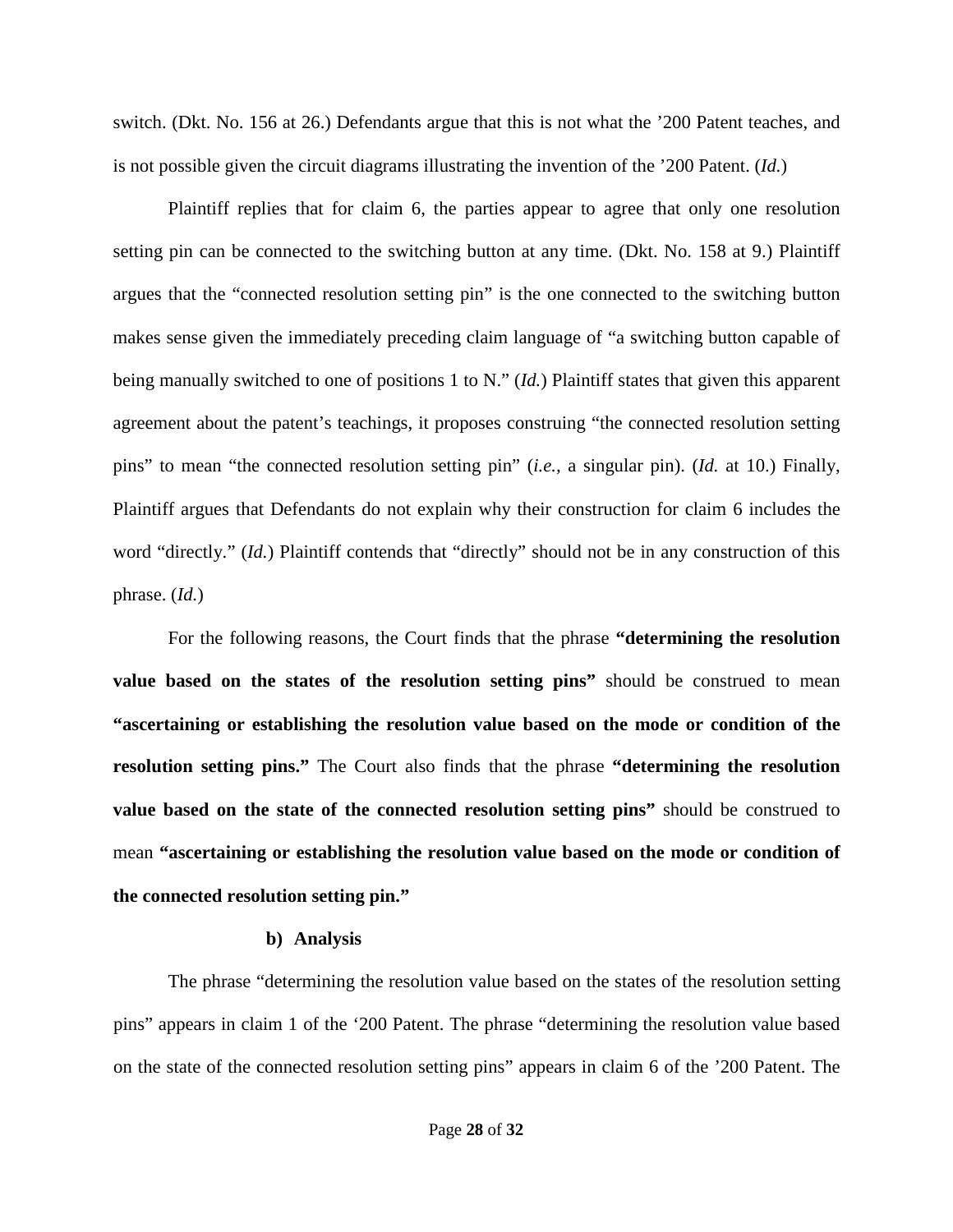Court finds that the parties' dispute regarding the term "state" is the same for this phrase as it is for the phrase "resolution setting pin having a state determined by the switch coupled thereto." Thus, for the reasons discussed above, the Court finds that the term "state" should be construed as "mode or condition."

The Court further finds that claim 1 and claim 6 are directed to different embodiments of the claimed apparatus. Specifically, claim 1 discloses a device with a switching circuit comprising a plurality of switches, each switch capable of being coupled to its own dedicated resolution setting pin. An example of this embodiment is illustrated in Figure 2.



'200 Patent at Figure 2. Figure 2 illustrates multiple switches 20 that are capable of being coupled to their own dedicated resolution setting pin ("DIP\_SET[1]" and "DIP\_SET[N]"). The specification states that when "when the switching circuit 3 has N switches 20, the number of available resolution values is  $2^N$ ." '200 Patent at 3:3–4.

Claim 6 discloses an alternate embodiment that includes a switching circuit that comprises a single switch, capable of switching between and connecting to any number of resolution setting pins independently. An example of this embodiment is illustrated in Figure 4.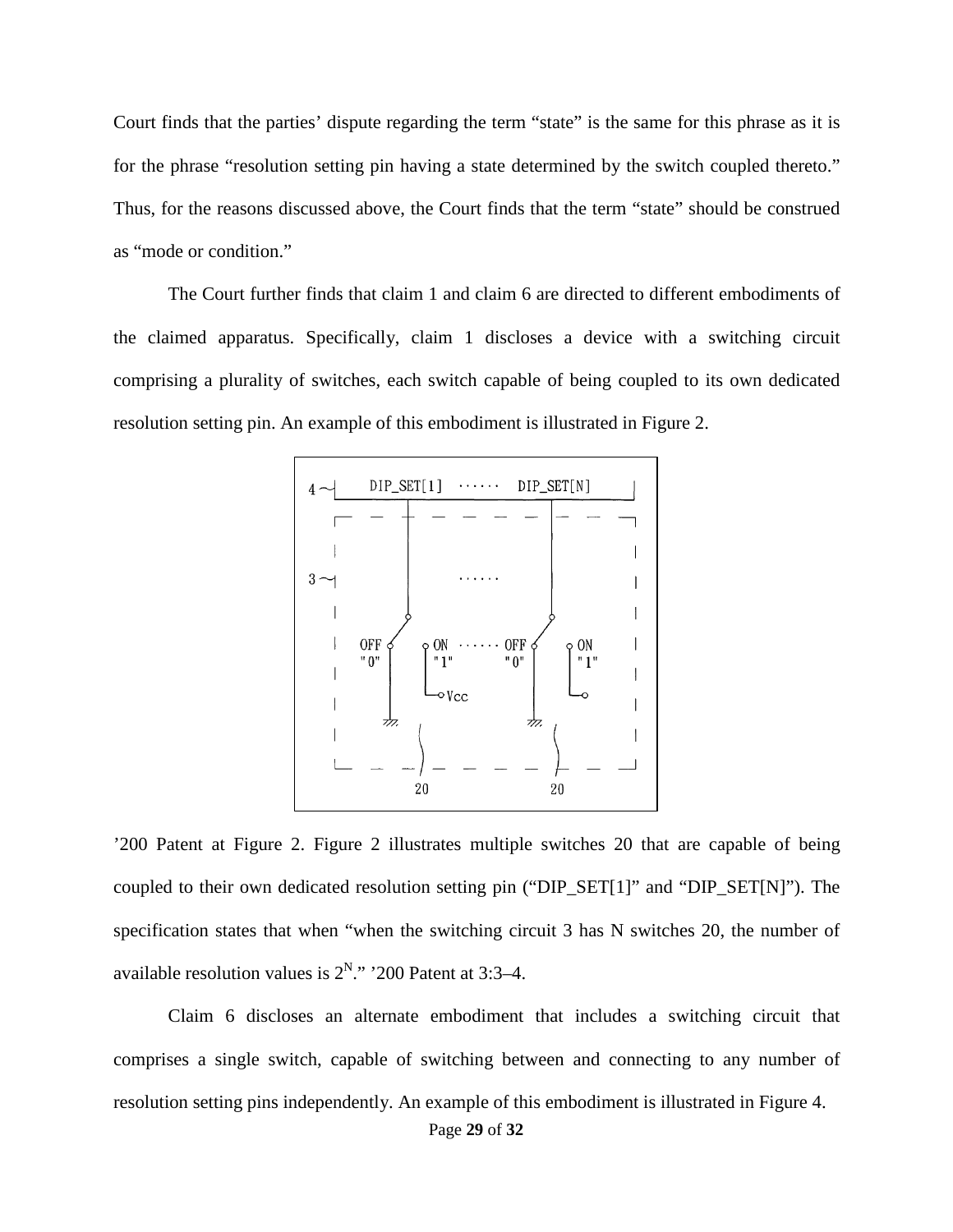

'200 Patent at Figure 4. Figure 4 illustrates a single switch that is capable of switching between and connecting to any number of resolution setting pins independently ("DIP\_SET[1]," "DIP\_SET [2]," "DIP\_SET[3]," and "DIP\_SET[N]"). The specification states that "[t]he switching button 311 of the switching circuit 31 can be switched to position [i] (i=l-N), thereby making the resolution setting pin DPI SET [i] of the mouse micro controller 4 to be 1 and making the other resolution setting pins to be 0." '200 Patent at 3:24–28. Accordingly, "the number of the available resolutions is N." *Id.* at 3:31.

The Court finds that the differences in these embodiments is accurately captured by Plaintiff's proposed constructions. Specifically, Plaintiff's construction for the disputed phrase in claim 1 indicates that the resolution value is established based on the states of the resolution setting pins. As discussed above, this embodiment includes multiple switches that are capable of being coupled to their own dedicated resolution setting pin. Likewise, Plaintiff's construction for the disputed phrase in claim 6 indicates that the resolution value is established based on the state of the connected resolution setting pin. As discussed above, this embodiment includes a single switch that is capable of switching between and connecting to any number of resolution setting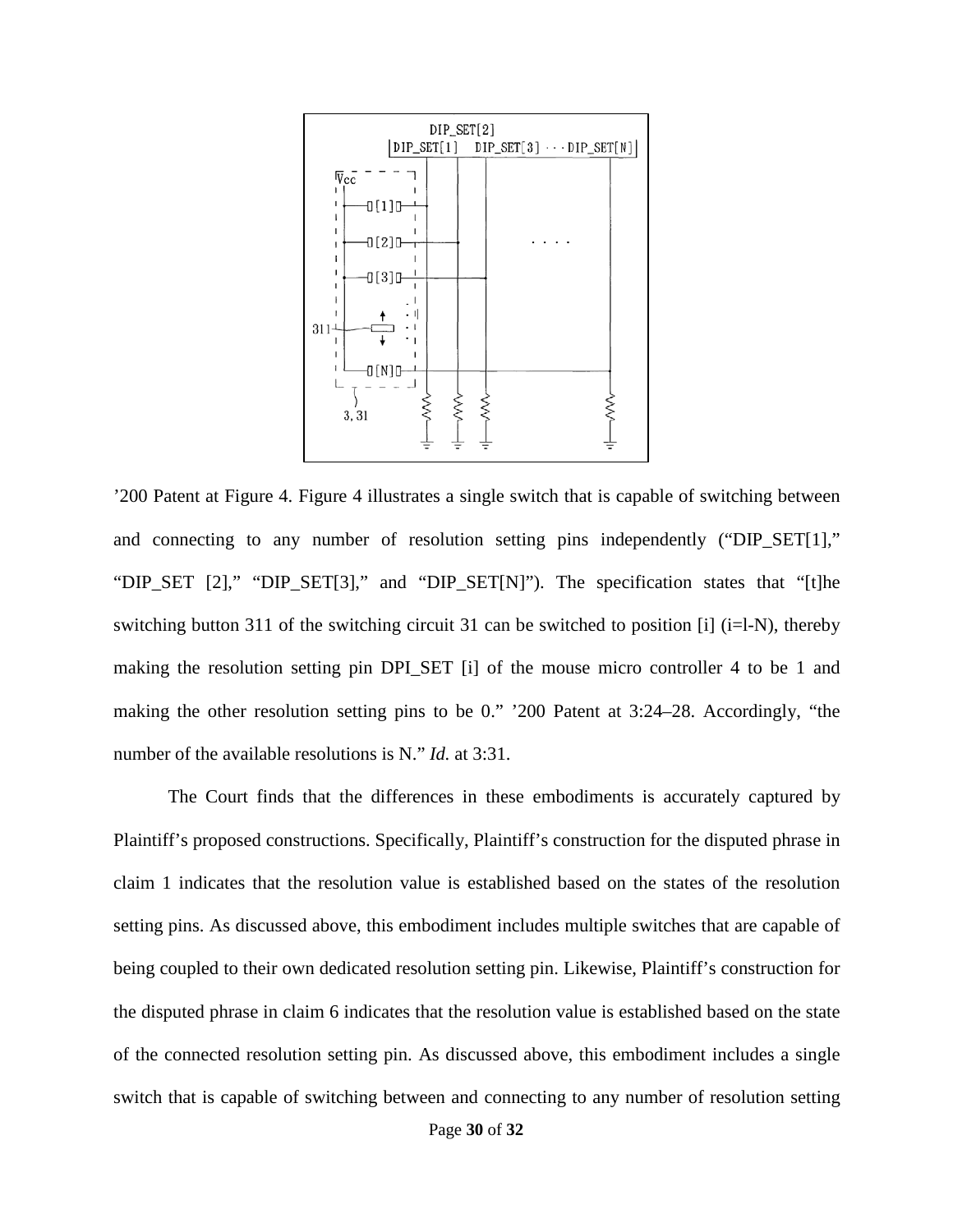pins independently. Accordingly, the Court adopts this aspect of Plaintiff's construction.

Turning to Defendants' constructions, other than the term "state," the Court notes that Defendants' construction for the disputed phrase in claim 1 is not substantively different than Plaintiff's construction. That is, the resolution value is established based on the states of the resolution setting pins. However, Defendants' construction for the disputed phrase in claim 6 is considerably different than Plaintiff's construction. Specifically, Defendants' construction fails to indicate that the resolution value is established based on the state of the connected resolution pin. Defendants' construction does not mention a connected pin, but instead only recites "pins." In addition, Defendants' construction includes the term "directly." Defendants have not offered any arguments on why this term should be included in the construction. The Court finds that including "directly" is unnecessary and unwarranted. Accordingly, the Court does not adopt Defendants' construction.

# **c) Court's Construction**

In light of the intrinsic evidence, the Court construes the phrase **"determining the resolution value based on the states of the resolution setting pins"** to mean **"ascertaining or establishing the resolution value based on the mode or condition of the resolution setting pins."** The Court construes the phrase **"determining the resolution value based on the state of the connected resolution setting pins"** to mean **"ascertaining or establishing the resolution value based on the mode or condition of the connected resolution setting pin."**

# **V. CONCLUSION**

<span id="page-30-0"></span>The Court adopts the above constructions. The parties are ordered that they may not refer, directly or indirectly, to each other's claim construction positions in the presence of the jury. Likewise, the parties are ordered to refrain from mentioning any portion of this opinion,